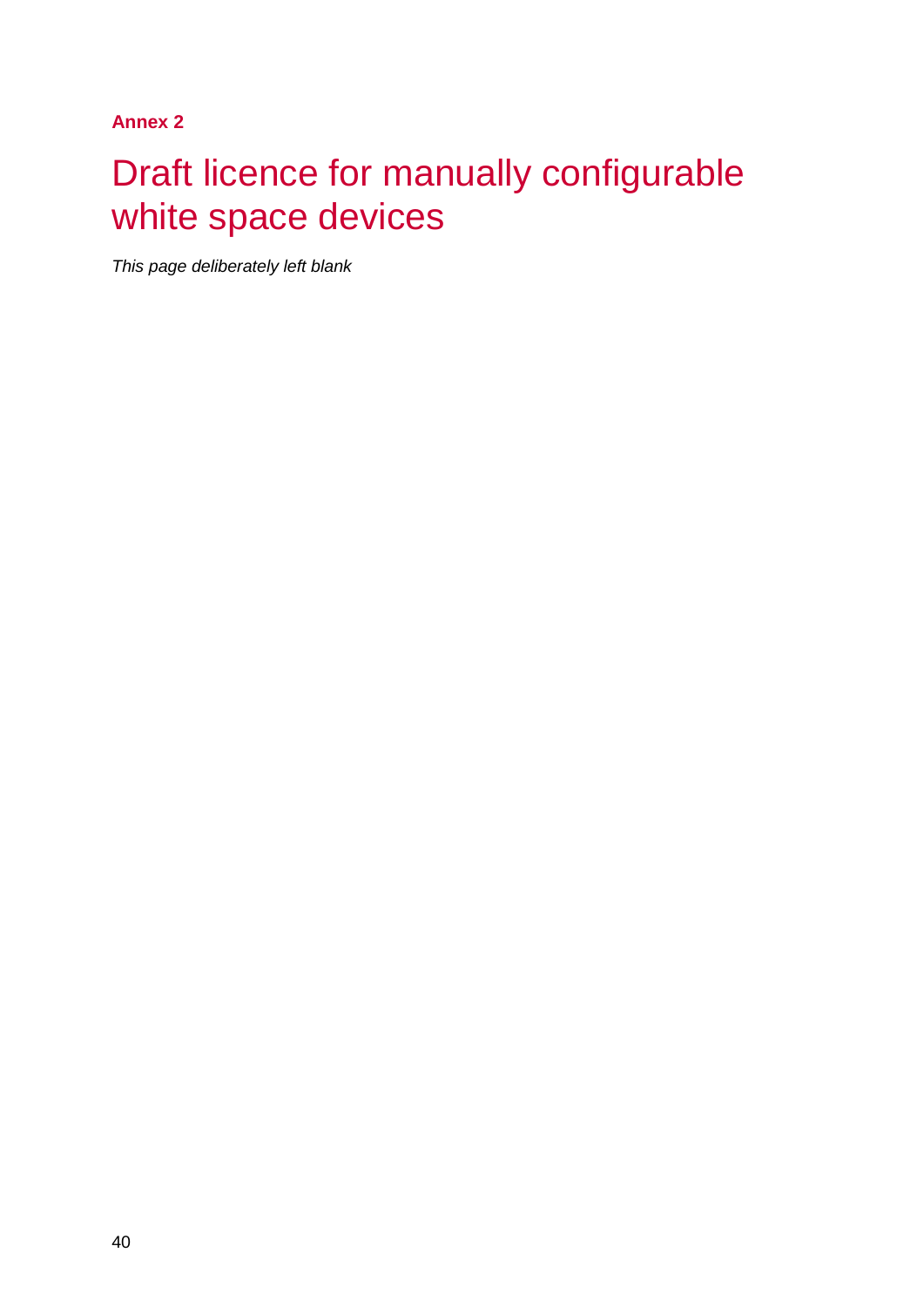Wireless Telegraphy Act 2006

## **Licence for manually configurable white space devices**

| Licence number           |  |
|--------------------------|--|
| Licensee                 |  |
| Licensee address         |  |
| Licence first issue date |  |
| Licence version date     |  |
| Payment interval         |  |

- 1. This Licence is issued by the Office of Communications ("Ofcom") on <date> and replaces any previous authority granted in respect of the service subject to this Licence by Ofcom or the Secretary of State.
- 2. This Licence authorises <name> (the "Licensee") to establish, install and/or use radio equipment transmitting and/or receiving stations and/or radio apparatus as described in the schedule (the "Radio Equipment") subject to the terms set out below.

#### **Licence term**

3. This Licence shall continue in force until revoked by Ofcom in accordance with paragraph 4 below or surrendered by the Licensee.

#### **Licence variation and revocation**

- 4. Pursuant to schedule 1, paragraph 8 of the Wireless Telegraphy Act 2006 (the "Act"), Ofcom may not revoke this Licence under schedule 1, paragraph 6 of the Act except:
	- a) at the request of, or with the consent of, the Licensee;
	- b) if there has been a breach of a term of this Licence;
	- c) if, in connection with the transfer or proposed transfer of rights and obligations arising by virtue of the Licence, there has been a breach of any provision of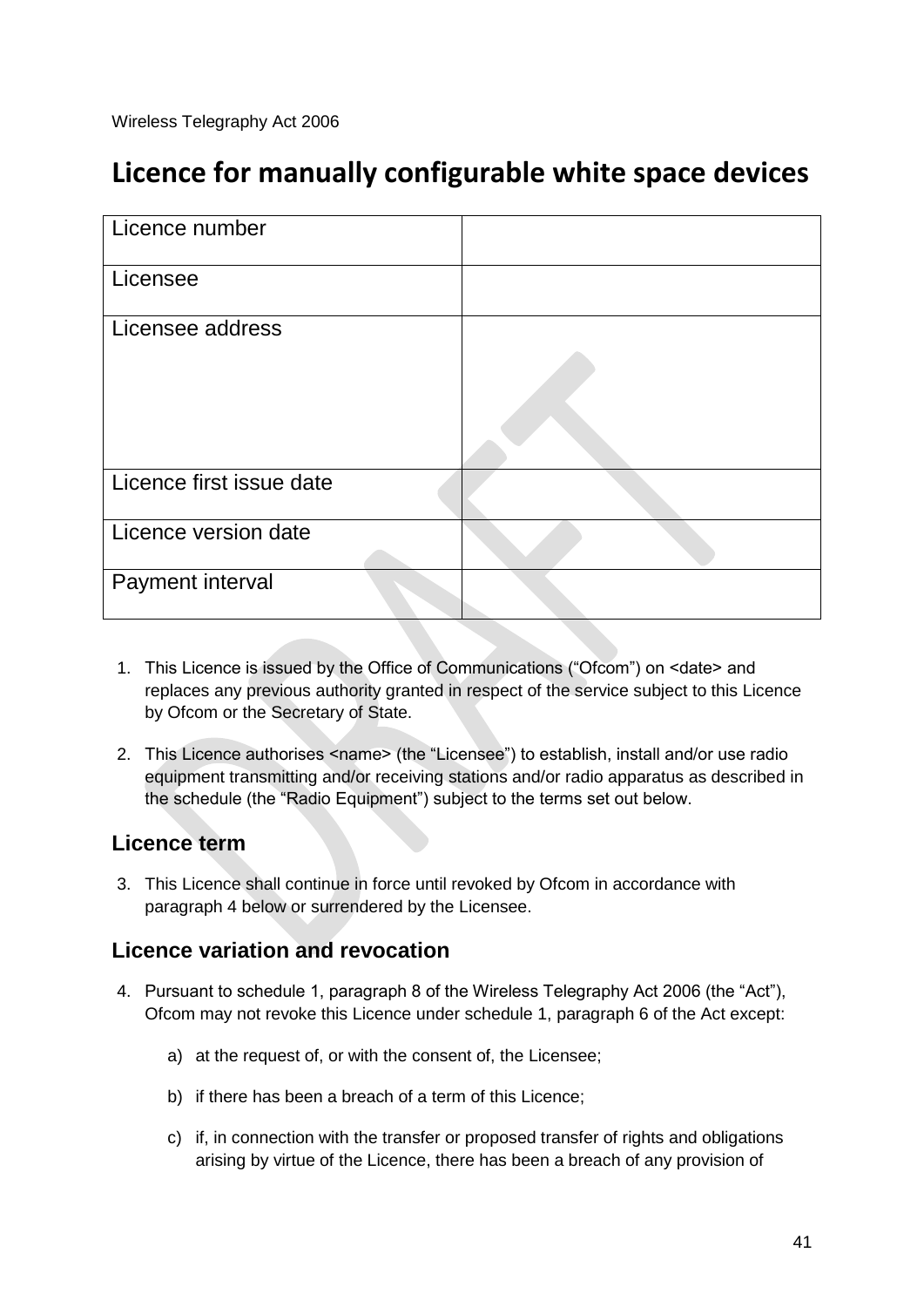regulations made by Ofcom under powers conferred by section 30 (1) and (3) of the Act<sup>27</sup>:

- d) in accordance with schedule 1, paragraph 8(5) of the Act;
- e) if it appears to Ofcom to be necessary or expedient for the purposes of complying with a direction by the Secretary of State given to Ofcom under section 5 of the Act or section 5 of the Communications Act 2003; or
- f) for reasons related to the management of the radio spectrum, provided that in such a case the power to revoke may only be exercised after at least one year's notice is given in writing, such notice not to be given before the end of a period of three years following the date of issue of this Licence.
- 5. Ofcom may only revoke or vary this Licence by notification in writing to the Licensee in accordance with paragraphs 6, 6A and 7 of Schedule 1 to the Act.

#### **Transfer**

6. This Licence may not be transferred. The transfer of rights and obligations arising by virtue of this Licence may however be authorised in accordance with regulations made by Ofcom under powers conferred by section 30 of the Act<sup>28</sup>.

#### **Changes**

7. The Licensee must give Ofcom prior notice in writing of any proposed change to the Licensee's name and address from that recorded in the Licence.

#### **Fees**

- <span id="page-2-0"></span>8. The Licensee shall pay Ofcom the relevant sums as provided in section 12 of the Act and the Regulations made there under:
	- a) on or before the date of issue of the Licence; and
	- b) on or before the payment date shown on the Licence for subsequent payments or such other dates as shall be notified in writing to the Licensee, in accordance with those regulations and any relevant terms, provisions and limitations of the Licence.
- 9. The Licensee shall also pay interest to Ofcom on any amount which is due to Ofcom under the terms of this Licence or provided for in any regulations made by Ofcom under section 12 of the Act from the date such amount falls due until the date of payment, calculated with reference to the Bank of England base rate from time to time. In accordance with section 15 of the Act any such amount and any such interest is recoverable by Ofcom.

-

 $27$  These are regulations on spectrum trading.

<sup>&</sup>lt;sup>28</sup> See Ofcom's website for the latest position on spectrum trading and the types of trade which are permitted.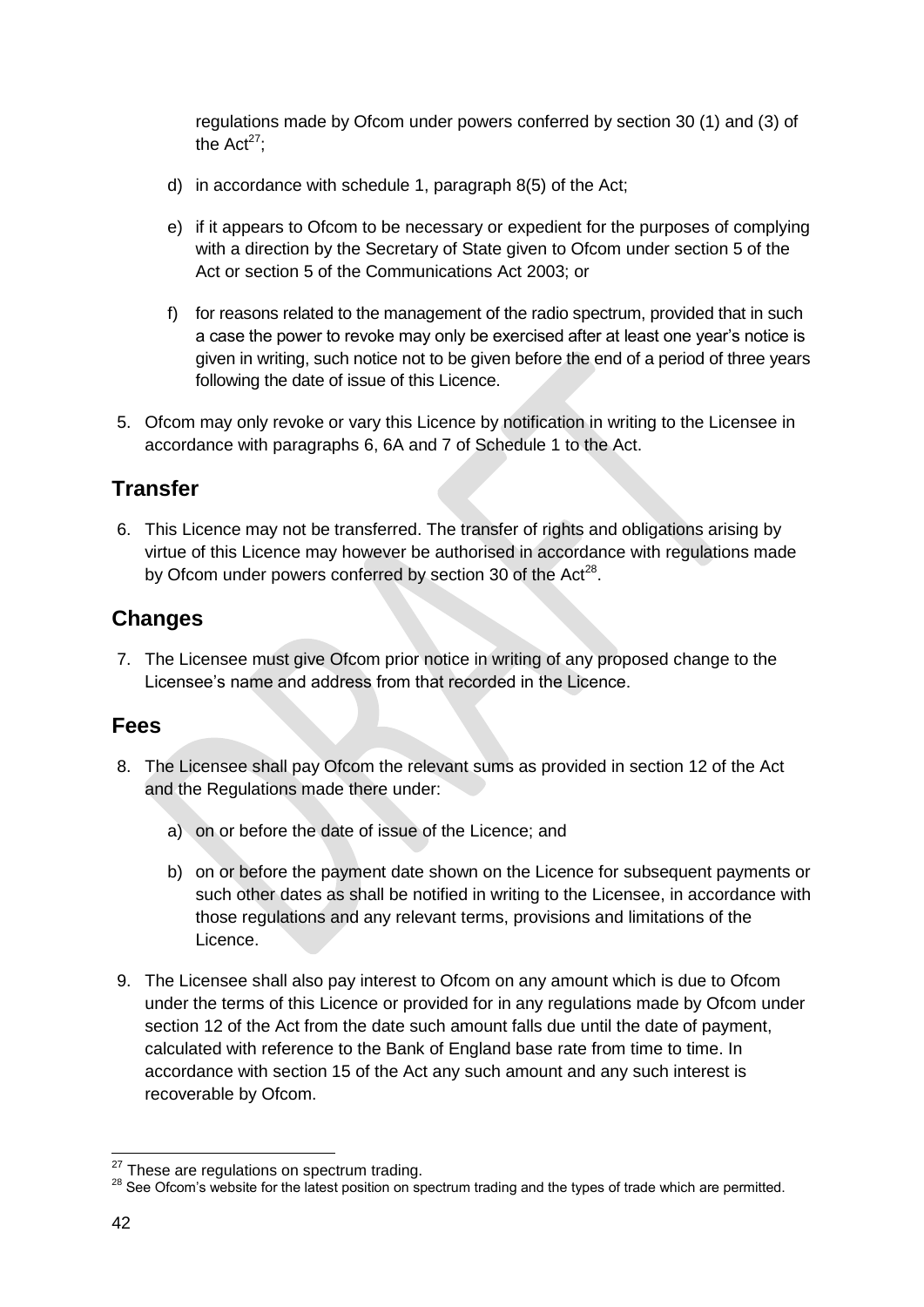10. If the Licence is surrendered or revoked, no refund, whether in whole or in part of any amount which is due under the terms of this Licence or provided for in any Regulations made by Ofcom under section 12 of the Act will be made, except at the absolute discretion of Ofcom.

#### **Radio Equipment use**

- 11. The Licensee must ensure that the Radio Equipment is established, installed and operated in accordance with the provisions of this Licence including the schedules to the Licence. Any proposal to amend any detail specified in the schedules to this Licence must be agreed with Ofcom in advance and implemented only after this Licence has been varied or reissued accordingly.
- 12. The Licensee must ensure that the Radio Equipment is operated in compliance with the terms of this Licence and is used only by persons who have been authorised in writing by the Licensee to do so on behalf of the Licensee and that such persons are made aware of, and of the requirement to comply with, the terms of this Licence.

#### **Access and inspection**

- 13. The Licensee shall permit a person authorised by Ofcom:
	- a) to have access to the Radio Equipment; and
	- b) to inspect this Licence and to inspect, examine and test the Radio Equipment at any and all reasonable times or, when in the opinion of that person an urgent situation exists, at any time to ensure the Radio Equipment is being used in accordance with the terms of this Licence.

#### **Modification, restriction and closedown**

- 14. A person authorised by Ofcom may require any of the radio stations or radio apparatus that comprise the Radio Equipment to be modified or restricted in use or temporarily or permanently closed down immediately if in the opinion of the person authorised by Ofcom:
	- a) a breach of a term of this Licence has occurred; and/or
	- b) the use of the Radio Equipment is causing or contributing to undue interference to the use of other authorised radio equipment.
- 15. Ofcom may require any of the radio stations or radio apparatus that comprise the Radio Equipment to be modified or restricted in use or temporarily closed down either immediately or on the expiry of such period as may be specified in the event of a national or local state of emergency being declared. Ofcom may only exercise this power after a written notice is served on the Licensee or a general notice applicable to holders of a named class of Licence is published.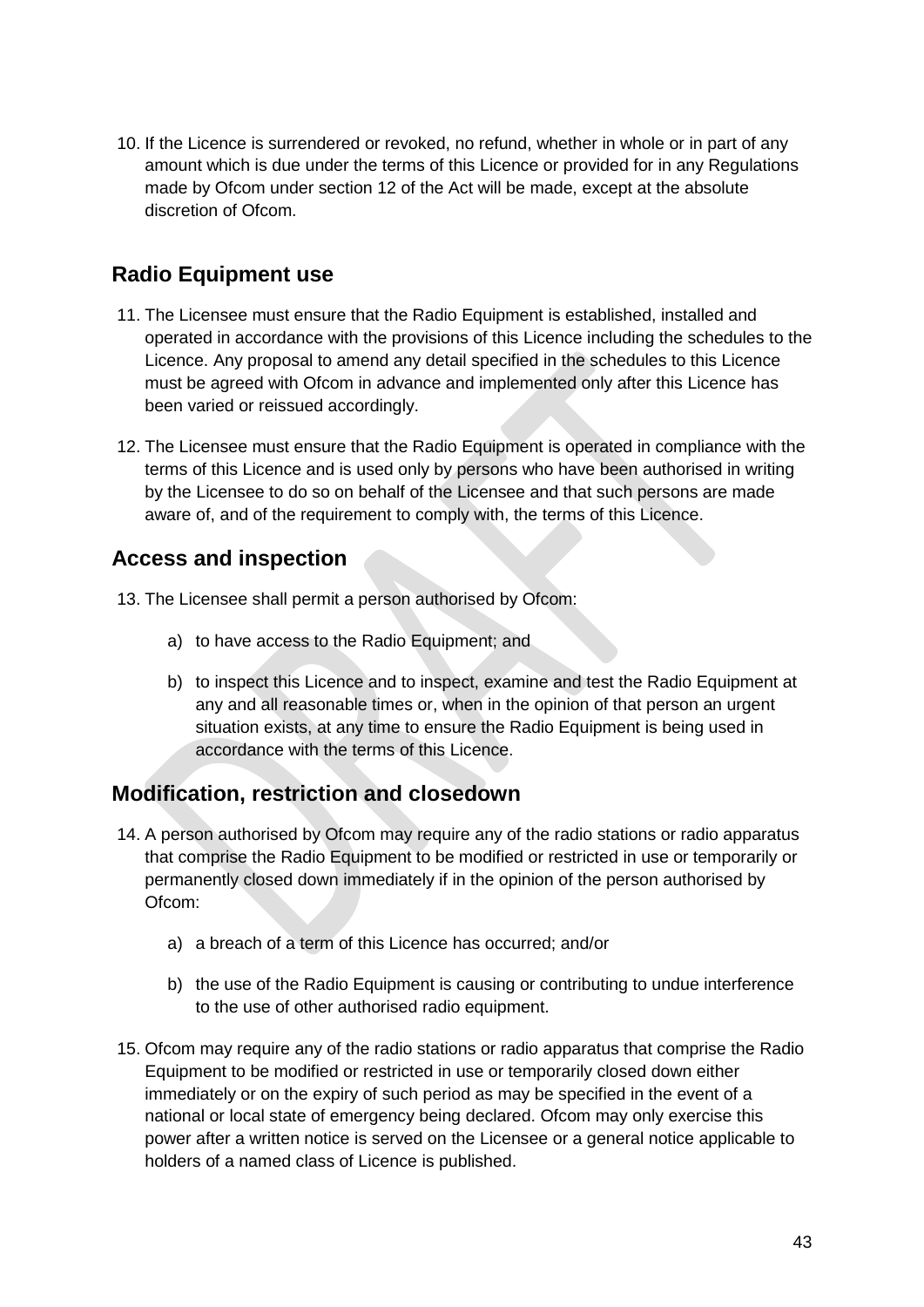#### **Geographical boundaries**

16. The Licence authorises the Licensee to establish, install and use the Radio Equipment in the United Kingdom.

#### **Interpretation**

- 17. In this Licence, except where otherwise specified or where the context requires otherwise, the meaning of defined terms shall be as set out in Schedule [5].
- 18. The schedules to this Licence form part of this Licence together with any subsequent schedules that Ofcom may issue as a variation to this Licence at a later date.
- 19. The Interpretation Act 1978 shall apply to this Licence as it applies to an Act of Parliament.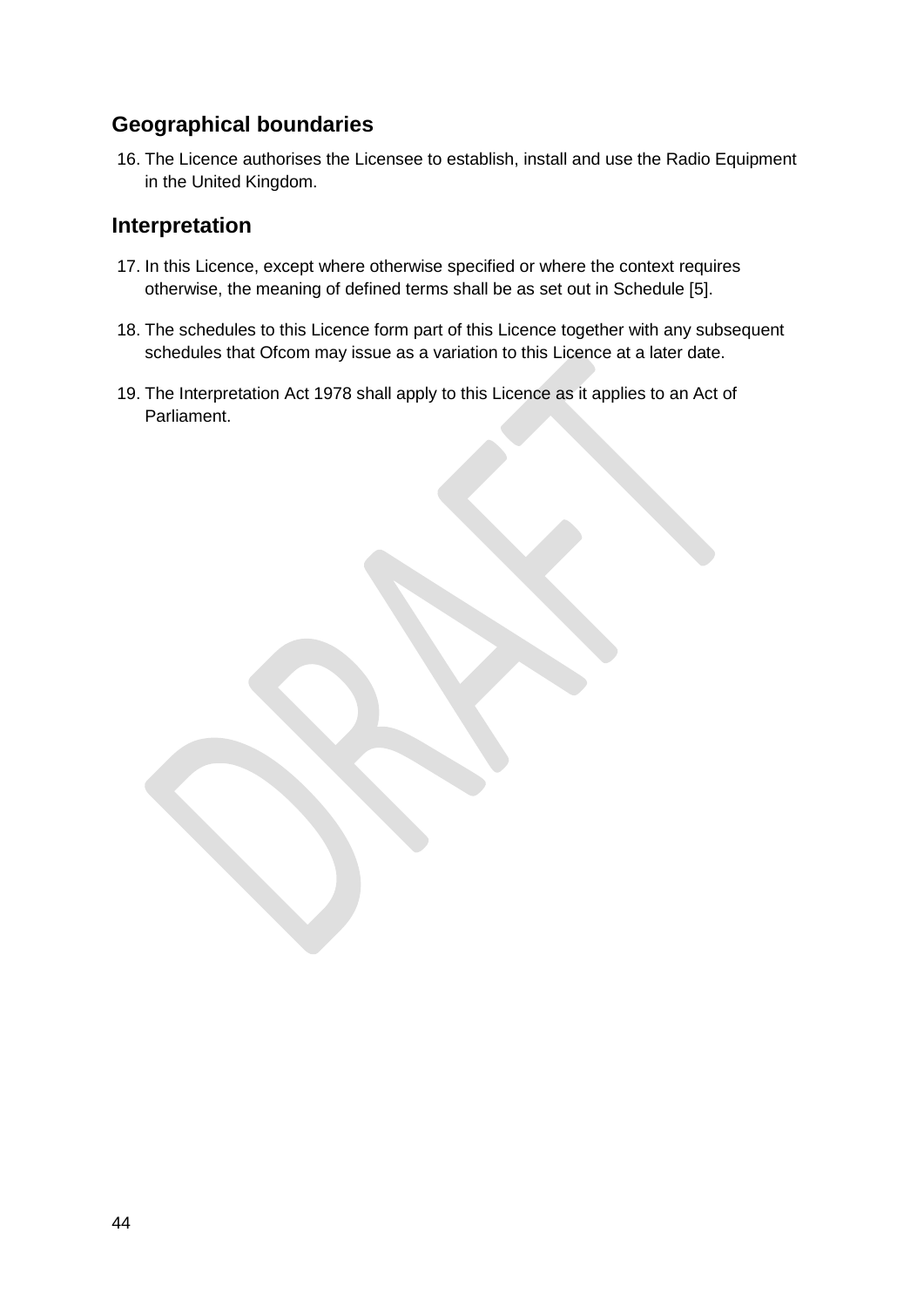## SCHEDULE 1 TO LICENCE NUMBER: [licence number]

#### **Description of Radio Equipment licensed**

1. The Radio Equipment means wireless telegraphy stations or apparatus as defined in paragraphs 4 to 10 of Schedule 2 ("Manually Configurable White Space Devices").

#### **Use of the Radio Equipment**

2. Use of the Radio Equipment shall be in accordance with Schedule 2 to this Licence and with the requirements of the following Interface Requirement:

IRXXX: Licensed Manually Configurable White Space Device operating in the 470 MHz to 790 MHz band.

3. The Radio Equipment shall at all times be installed, maintained and used in such a way that its use does not cause or contribute to any undue interference with the authorised use of any other radio equipment.

#### **Accurate configuration**

<span id="page-5-0"></span>4. The Licensee must ensure that the Radio Equipment is configured correctly, so that on establishment, installation or use of the Radio Equipment the Device Parameters of the Radio Equipment, as well as any other parameters to be reported by the Radio Equipment to a White Space Database as specified in Table 1 of Schedule 4, are accurately communicated to a White Space Database.

#### **Quality assurance procedure**

- <span id="page-5-1"></span>5. During the period that this Licence remains in force, the Licensee shall have in place a written quality assurance procedure to ensure the correct configuration of the Radio Equipment as required in accordance with paragraph [4](#page-5-0) above.
- 6. The Licensee shall submit to Ofcom information regarding the quality assurance procedure it has in place in accordance with paragraph [5](#page-5-1) above in such manner and at such times as Ofcom may request.

#### **Installation records**

- <span id="page-5-2"></span>7. During the period that this Licence remains in force, the Licensee shall compile and maintain an accurate record of the current configuration of each Manually Configurable White Space Device established, installed or used under this Licence, which must include all of the information listed in Table 1 of Schedule 4 (an "Installation Record").
- 8. The Licensee must submit the information included in the Installation Record for a Manually Configurable White Space Device to every White Space Database to which the Device will connect, in the form and manner agreed with the respective White Space Databases, before that Device may be operated.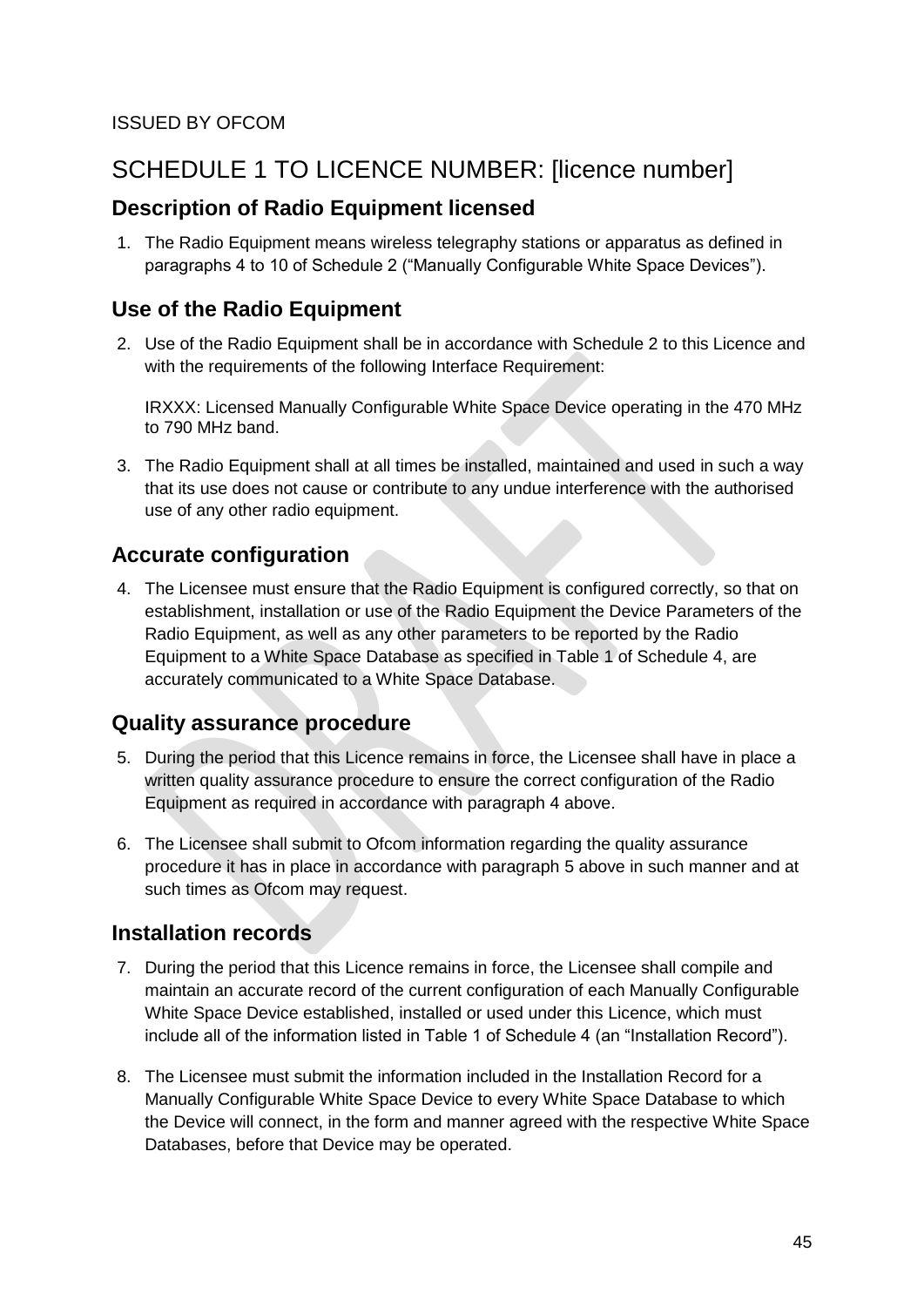<span id="page-6-0"></span>9. Each time there is a change in any of the information specified in Table 1 of Schedule 4 in respect of a Manually Configurable White Space Device, the Installation Record for that Device must be updated accordingly, and the updated Installation Record must be submitted to every White Space Database to which the Device will connect, in the form and manner agreed with the respective White Space Databases, before the Device may be operated.

#### **Provision of information**

- 10. The Licensee must submit to any person authorised by Ofcom, in such manner and at such times as Ofcom may request, all information relating to the establishment, installation or use of the Radio Equipment, including copies of the Installation Records as detailed in paragraph [7](#page-5-2) above, whether stored in hard copy or electronic form, as reasonably requested for the purposes of verifying compliance with this Licence or for statistical or interference management purposes.
- 11. Any person authorised by Ofcom may request from a White Space Database copies of any information provided by the Licensee or communicated to the White Space Database by one of its Manually Configurable White Space Devices, including without limitation copies of the Installation Records submitted to the database in accordance with paragraphs [8](#page-2-0) and 9 above or information communicated by a device when requesting operational parameters in accordance with Schedule 2, for the purposes of verifying compliance with this Licence or for statistical or interference management purposes.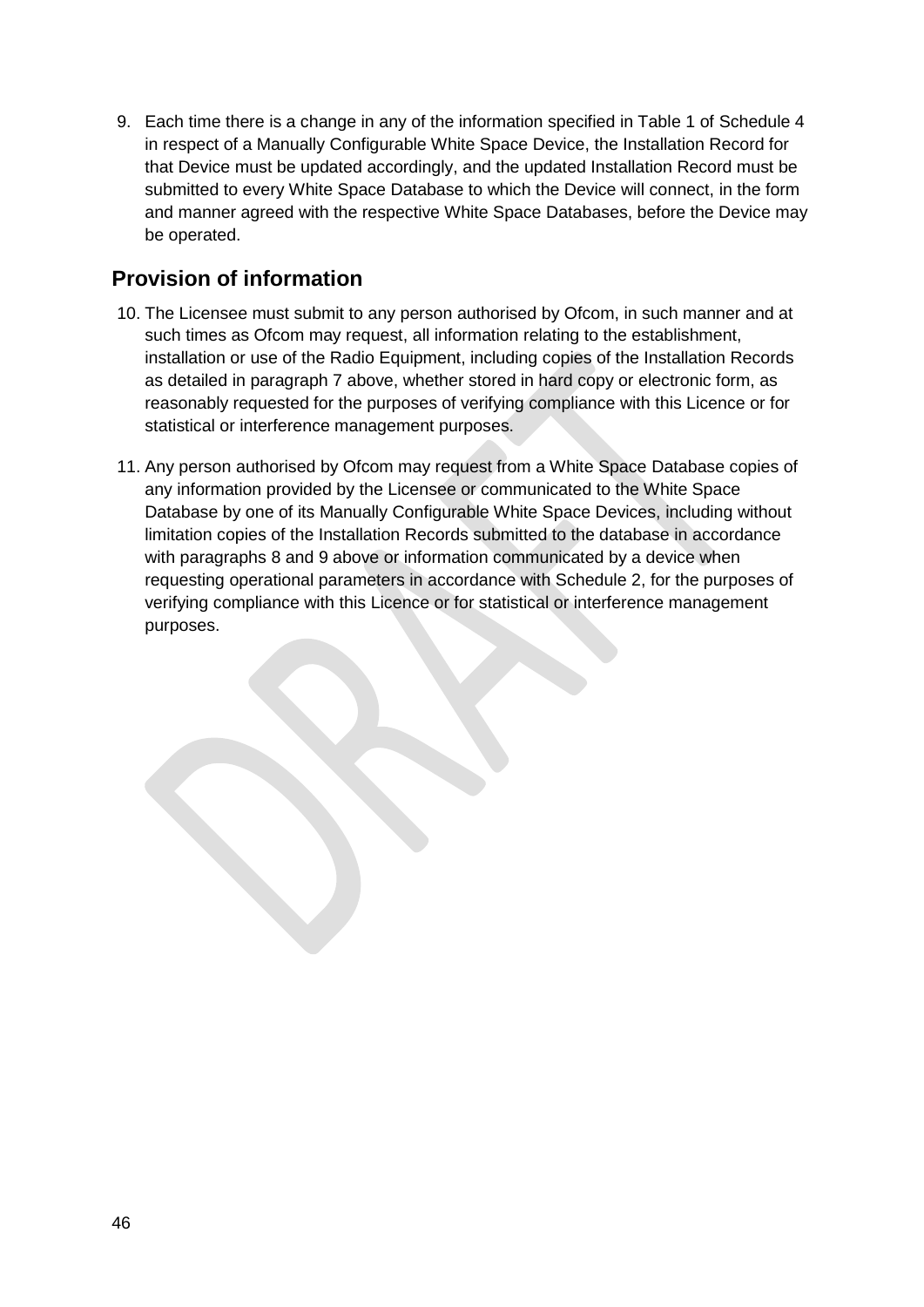### SCHEDULE 2 Conditions for the use of the Radio Equipment

1. The Radio Equipment authorised under this Licence must be used in accordance with the conditions set out in this schedule.

#### **General requirements**

- 2. The Radio Equipment must not be used airborne.
- 3. The Licensee shall operate the Radio Equipment on a 'non-interference, non-protected' basis.

#### **Master Devices and Slave Devices**

- 4. The Radio Equipment must be White Space Devices which are Manually Configurable.
- 5. White Space Devices are wireless telegraphy stations or wireless telegraphy apparatus which
	- a) transmit within the frequency band 470 to 790 MHz;
	- b) are Master Devices or Slave Devices; and
	- c) are Type A equipment or Type B equipment.
- <span id="page-7-1"></span>6. Master Devices are wireless telegraphy stations or wireless telegraphy apparatus which are capable of communicating with and obtaining Operational Parameters from a White Space Database for the purpose of transmitting within the frequency band 470 MHz to 790 MHz.
- <span id="page-7-2"></span>7. Slave Devices are wireless telegraphy stations or wireless telegraphy apparatus which are capable of transmitting within the frequency band 470 MHz to 790 MHz after receiving Slave Operational Parameters from a Master Device.
- <span id="page-7-3"></span>8. "Type A equipment" means a White Space Device which is intended for fixed use only and which has an Integral Antenna, a Dedicated Antenna or an External Antenna.
- <span id="page-7-4"></span>9. "Type B equipment" means a White Space Device which is not intended for fixed use and which has a Dedicated Antenna or an Integral Antenna.
- <span id="page-7-0"></span>10. A White Space Device is "Manually Configurable" if it allows a user of the Device to input, configure, reconfigure or alter any technical or operational settings or features of the Device in a way which would affect the device parameters or any other technical characteristics of the Device which are communicated to a White Space Database, or its operation in accordance with Operational Parameters.

#### **Master Device requirements**

11. A Master Device must only transmit within the frequency band 470 MHz to 790 MHZ: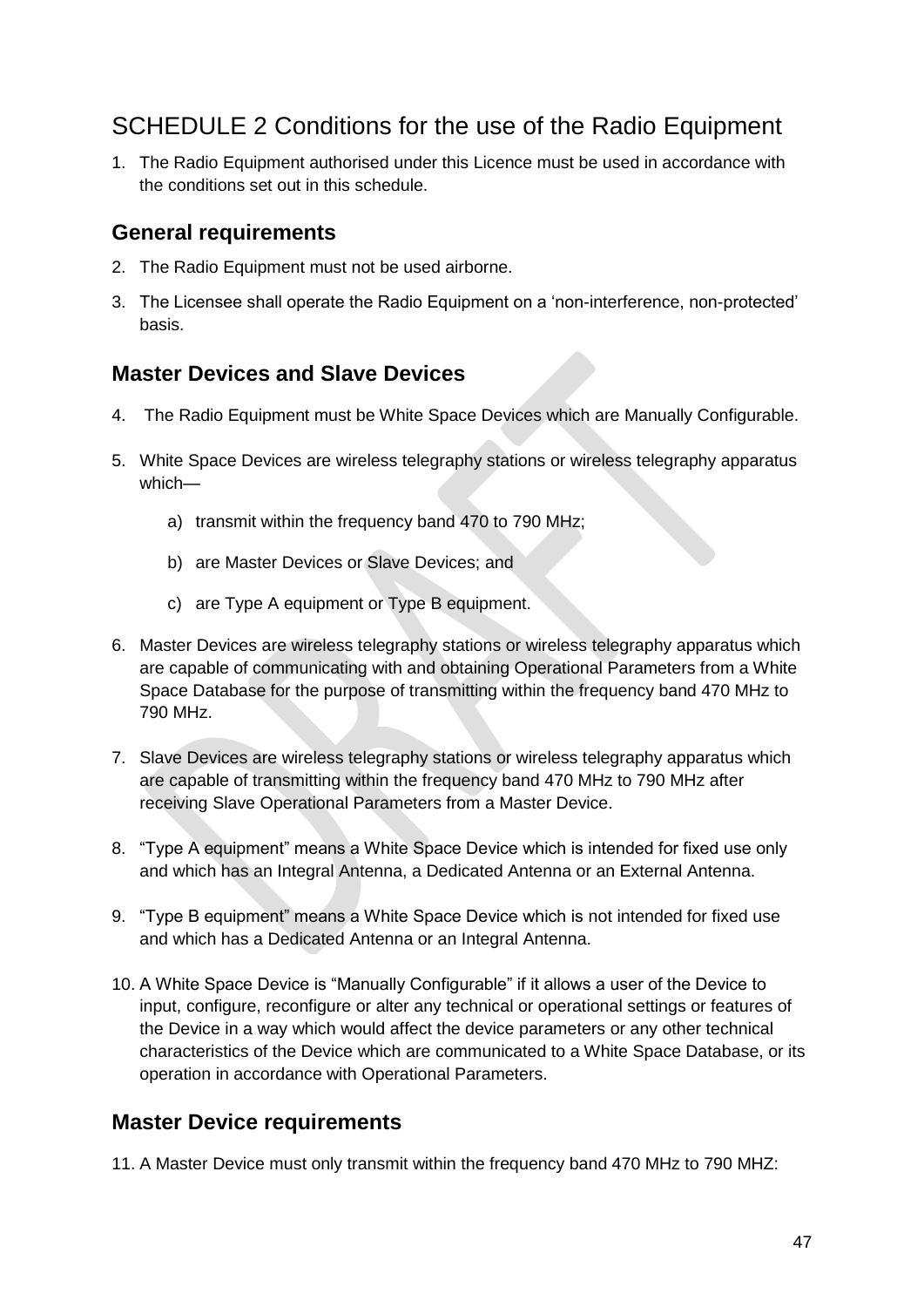- a) after requesting and receiving Master Operational Parameters from a White Space Database;
- b) in accordance with the limits specified in the Master Operational Parameters it has received from that White Space Database; and
- c) on the frequencies and within the power limits specified in the Channel Usage Parameters which the Master Device has communicated to that White Space Database.
- 12. Master Devices which are Type B equipment and which transmit while mobile must have an Automatic Geo-location Capability.
- 13. When requesting Master Operational Parameters from a White Space Database, a Master Device must communicate to that White Space Database the Master Device Parameters of that Master Device.
- 14. The Unique Identifier of a Master Device may not be a manually configured device parameter.
- 15. After receiving Master Operational Parameters from a White Space Database, a Master Device must communicate its Channel Usage Parameters to the White Space Database.
- 16. A Master Device must cease transmitting, and instruct all Slave Devices to which the Master Device has communicated Slave Operational Parameters to cease transmitting, if the Master Operational Parameters it has received are no longer valid.
- 17. Master Operational Parameters cease to be valid if:
	- a) a White Space Database communicates an instruction to the Master Device that those Master Operational Parameters are not valid; or
	- b) the Master Device is unable to verify that those Master Operational Parameters are still valid in accordance with paragraph [\[18\]](#page-8-0).
- <span id="page-8-0"></span>18. After receiving Master Operational Parameters from a White Space Database, a Master Device must communicate with that White Space Database every Update Period for confirmation that those Master Operational Parameters remain valid.
- <span id="page-8-1"></span>19. "Master Operational Parameters" means the following information:
	- a) the lower and upper boundaries of each of the DTT channels within which a Master Device may transmit;
	- b) the maximum permitted EIRP spectral density, in dBm over a bandwidth of 0.1 MHz, within each DTT channel within which a Master Device may transmit;
	- c) the maximum permitted EIRP, in dBm, within each DTT channel within which a Master Device may transmit;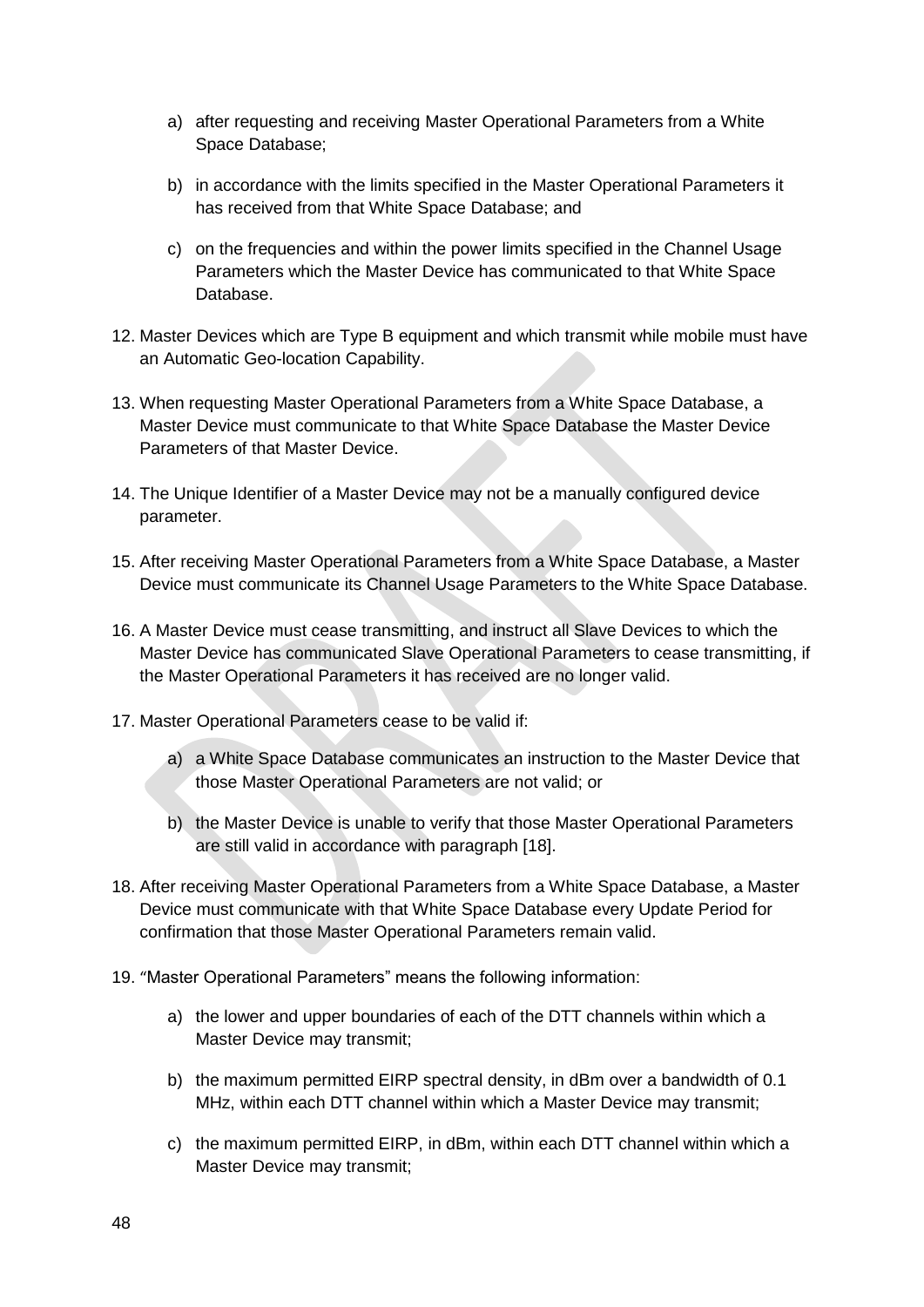- d) limits on the maximum total number of DTT channels that may be used at any given time and the maximum number of contiguous DTT channels that may be used at any given time;
- e) the time period during which the Master Operational Parameters are valid;
- f) the geographic area within which the Master Operational Parameters are valid;
- <span id="page-9-0"></span>g) the time period (in seconds) within which and frequency with which a Master Device must check with a White Space Database that the Master Operational Parameters it has received from that Database are still valid; and
- h) information indicating if the simultaneous channel operation power restriction applies as specified in Schedule 3.
- <span id="page-9-2"></span>20. "Automatic Geo-location Capability" means, in respect of a White Space Device, the ability of that Device to determine the latitude and longitude coordinates of its antenna and the geo-location uncertainty in those latitude and longitude coordinates:
	- a) without the need for a user of the device to access its hardware or software settings; and
	- b) in a way which does not allow a user to input, configure, reconfigure or alter how those location parameters are determined or communicated to a White Space Database.
- <span id="page-9-3"></span>21. "Master Device Parameters" means the following information:
	- a) information specifying that it is a Master Device;
	- b) that Master Device's Unique Identifier;
	- c) information specifying that the Master Device is Type A equipment or Type B equipment;
	- d) the location of the Master Device expressed as its antenna latitude and longitude coordinates; and
	- e) the geo-location uncertainty in the Master Device's antenna latitude and longitude coordinates.
- <span id="page-9-4"></span>22. "Unique Identifier" means a set of characters comprising the unique serial number of a White Space Device, a White Space Device's model number or other identifier of the product family to which the White Space Device belongs and the Unique Identifier of the manufacturer of the White Space Device.
- <span id="page-9-1"></span>23. A device parameter is "manually configured" if the information about the relevant technical characteristic of the device is input into the hardware or software settings of the device by the Licensee or a person duly authorised by the Licensee.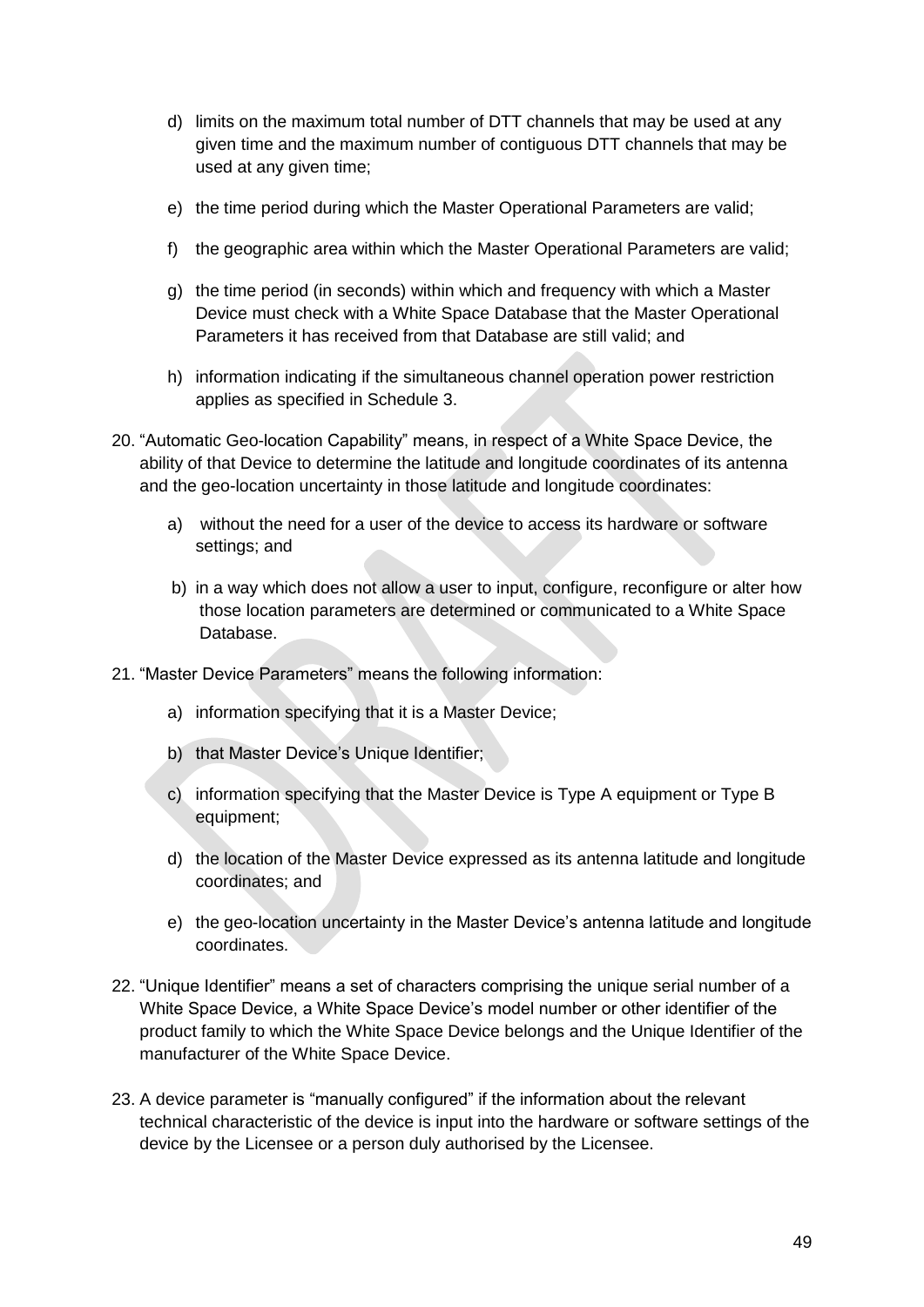- <span id="page-10-0"></span>24. "Channel Usage Parameters" means the following information:
	- a) the lower and upper frequency boundaries of each DTT channel within which the White Space Device will transmit; and
	- b) the maximum in-block EIRP spectral density, in dBm over a bandwidth of 0.1 MHz, at which the White Space Device will transmit between each lower frequency boundary and its corresponding upper frequency boundary in each DTT channel; and
	- c) the maximum EIRP, in dBm, at which the White Space Device will transmit in each DTT channel.
- 25. "Update Period" means the time period (in seconds) specified by a White Space Database as part of the Master Operational Parameters referred to in paragraph [\[19](#page-8-1)[\(g\)\]](#page-9-0).

#### **Slave Device requirements**

- <span id="page-10-2"></span><span id="page-10-1"></span>26. A Slave Device must only transmit within the frequency band 470 MHz to 790 MHZ:
	- a) after receiving Slave Operational Parameters from a Master Device which are either:
		- i) parameters that can be used by all Slave Devices operating in the coverage area in which communications from the Master Device can be received ("Generic Slave Operational Parameters); or
		- ii) parameters that are specific to a particular Slave Device ("Specific Slave Operational Parameters");
	- b) in accordance with the limits specified in Slave Operational Parameters which have been communicated by a Master Device; and
	- c) on the frequencies and within the power limits specified in Channel Usage Parameters that have:
		- i) been determined by the Slave Device and communicated to a Master Device; or
		- ii) been determined by a Master Device for the Slave Device.
- 27. Slave Devices which are Type B equipment and which transmit while mobile must have an Automatic Geo-location Capability to transmit using Specific Slave Operational Parameters.
- 28. A Slave Device must cease transmitting if the Slave Operational Parameters it has received are no longer valid.
- 29. Slave Operational Parameters cease to be valid if: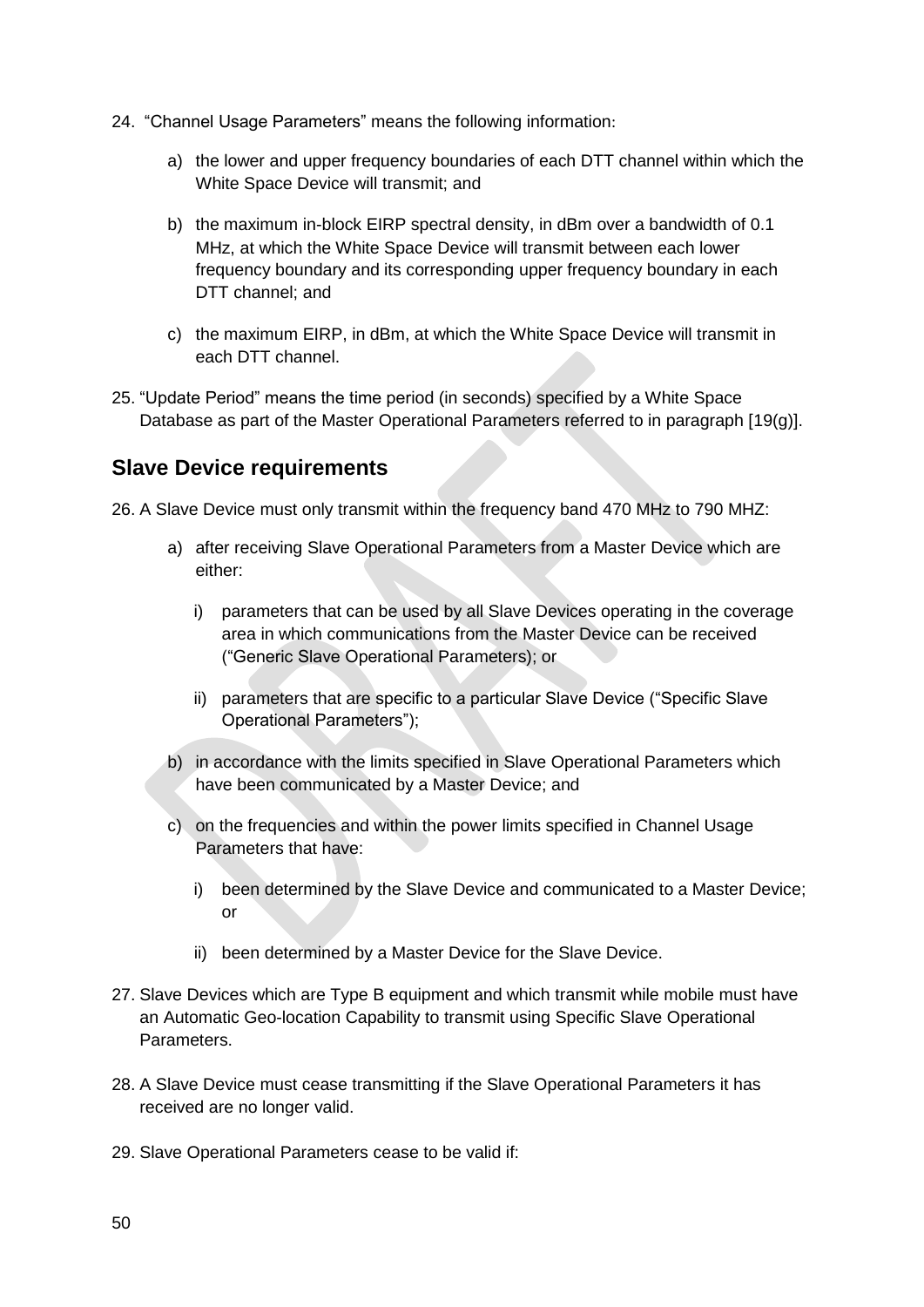- a) the Slave Device receives an instruction to cease transmissions from the Master Device from which it has received its Slave Operational Parameters; or
- b) the Slave Device has not received any transmission from the Master Device from which it has received its Slave Operational Parameters for longer than five seconds.
- <span id="page-11-1"></span>30. A Slave Device which transmits using Generic Slave Operational Parameters must communicate to the Master Device which has communicated those Generic Slave Operational Parameters the information specified at paragraph [\[35\(](#page-11-0)a)] and [\[35\(](#page-11-0)b)].
- <span id="page-11-3"></span>31. If a Slave Device requests Specific Slave Operational Parameters from a Master Device, it must communicate its Slave Device Parameters to the Master Device when requesting the Specific Slave Operational Parameters.
- 32. The Unique Identifier of a Slave Device may not be a manually configured device parameter.
- <span id="page-11-2"></span>33. After receiving Slave Operational Parameters from a Master Device, a Slave Device must communicate its Channel Usage Parameters (as defined in paragraph [\[24\]](#page-10-0) above) to that Master Device, unless its Channel Usage Parameters have been determined by the Master Device.
- <span id="page-11-4"></span>34. "Slave Operational Parameters" means the following information which may take the form of Generic Slave Operational Parameters or specific Slave Operational Parameters:
	- a) the lower and upper boundaries of the DTT channels within which a Slave Device may transmit;
	- b) the maximum permitted EIRP spectral density, in dBm over a bandwidth of 0.1 MHz, within each DTT channel within which a Slave Device may transmit;
	- c) the maximum permitted EIRP, in dBm, within each DTT channel within which a Slave Device may transmit;
	- d) limits on the maximum total number of DTT channels that may be used at any given time and the maximum number of contiguous DTT channels that may be used at any given time;
	- e) the time period during which the operational parameters are valid;
	- f) the geographic area within which the operational parameters are valid; and
	- g) information indicating if the simultaneous channel operation power restriction applies as specified in Schedule 3.
- <span id="page-11-0"></span>35. "Slave Device Parameters" means the following information:
	- a) information specifying that it is a Slave Device;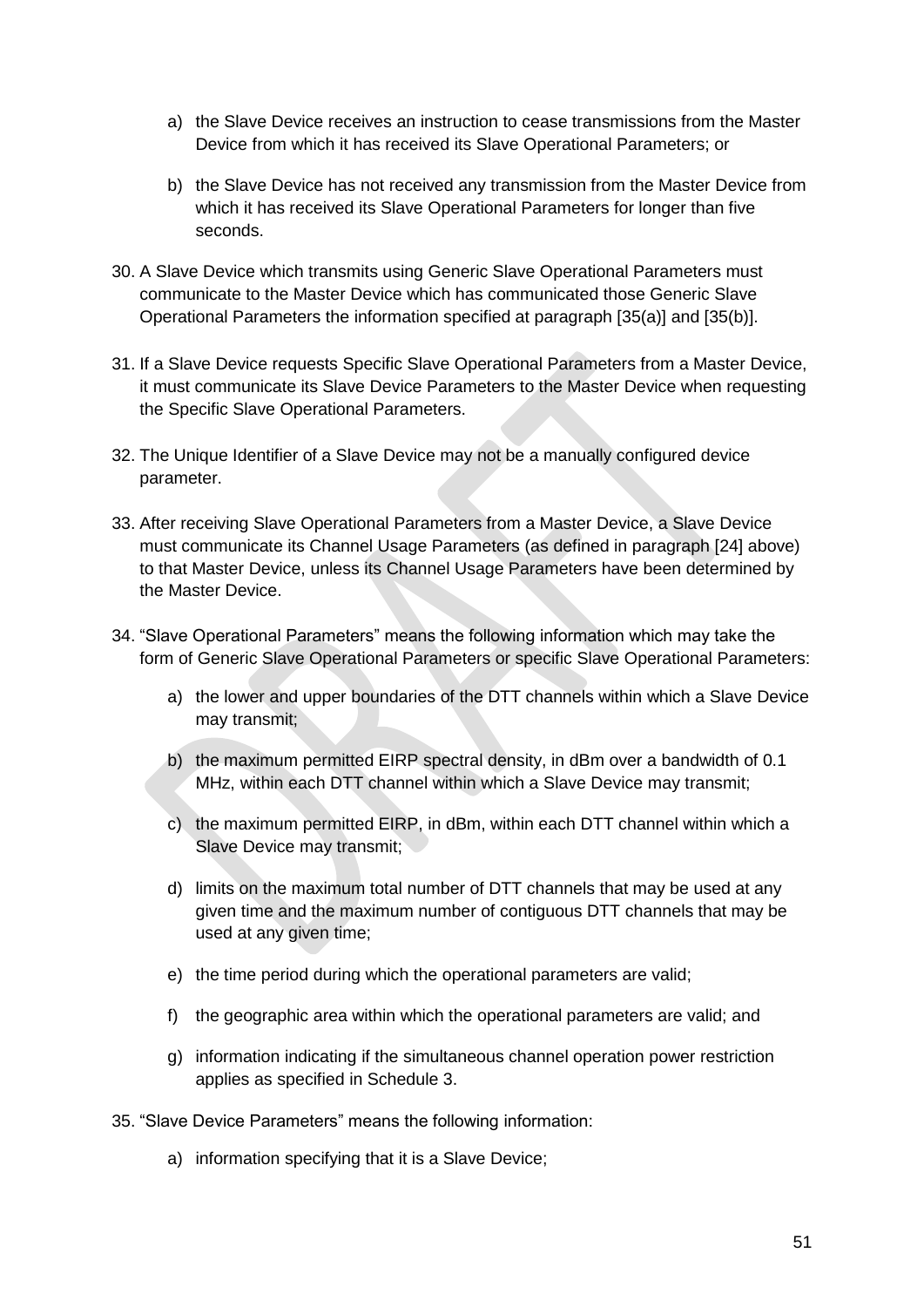- b) the Slave Device's Unique Identifier;
- c) information specifying that the Slave Device is Type A equipment or Type B equipment;
- d) the location of the Slave Device expressed as its antenna latitude and longitude coordinates; and
- e) the geo-location uncertainty in the Slave Device's antenna latitude and longitude coordinates.

#### **Further requirements for a Master Device relating to Generic Slave Operational Parameters**

- 36. A Master Device which communicates Generic Slave Operational Parameters to a Slave Device must have requested and received those Generic Slave Operational Parameters from a White Space Database.
- 37. When requesting Generic Slave Operational Parameters from a White Space Database, a Master Device must communicate its Master Device Parameters to that White Space Database.
- 38. A Master Device must communicate to the White Space Database from which it has received Generic Slave Operational Parameters the Unique Identifiers which have been communicated to the Master Device in accordance with paragraph [\[30\]](#page-11-1) by Slave Devices which are transmitting using those Generic Slave Operational Parameters, together with the Master Device's own Unique Identifier.
- 39. A Master Device must communicate to the White Space Database from which it has received Generic Slave Operational Parameters, its Unique Identifier, together with the Channel Usage Parameters of any Slave Devices that transmit using the Generic Slave Operational Parameters, which must be either:
	- a) Channel Usage Parameters determined by the Slave Device and communicated to the Master Device in accordance with paragraph [\[33\]](#page-11-2); or
	- b) Channel Usage Parameters determined by the Master Device for that Slave Device.

#### **Further requirements for a Master Device relating to specific Slave Operational Parameters**

- 40. A Master Device which communicates Specific Slave Operational Parameters to a Slave Device must have requested and received those Specific Slave Operational Parameters from a White Space Database.
- 41. When requesting Specific Slave Operational Parameters from a White Space Database, a Master Device must communicate to that White Space Database the Slave Device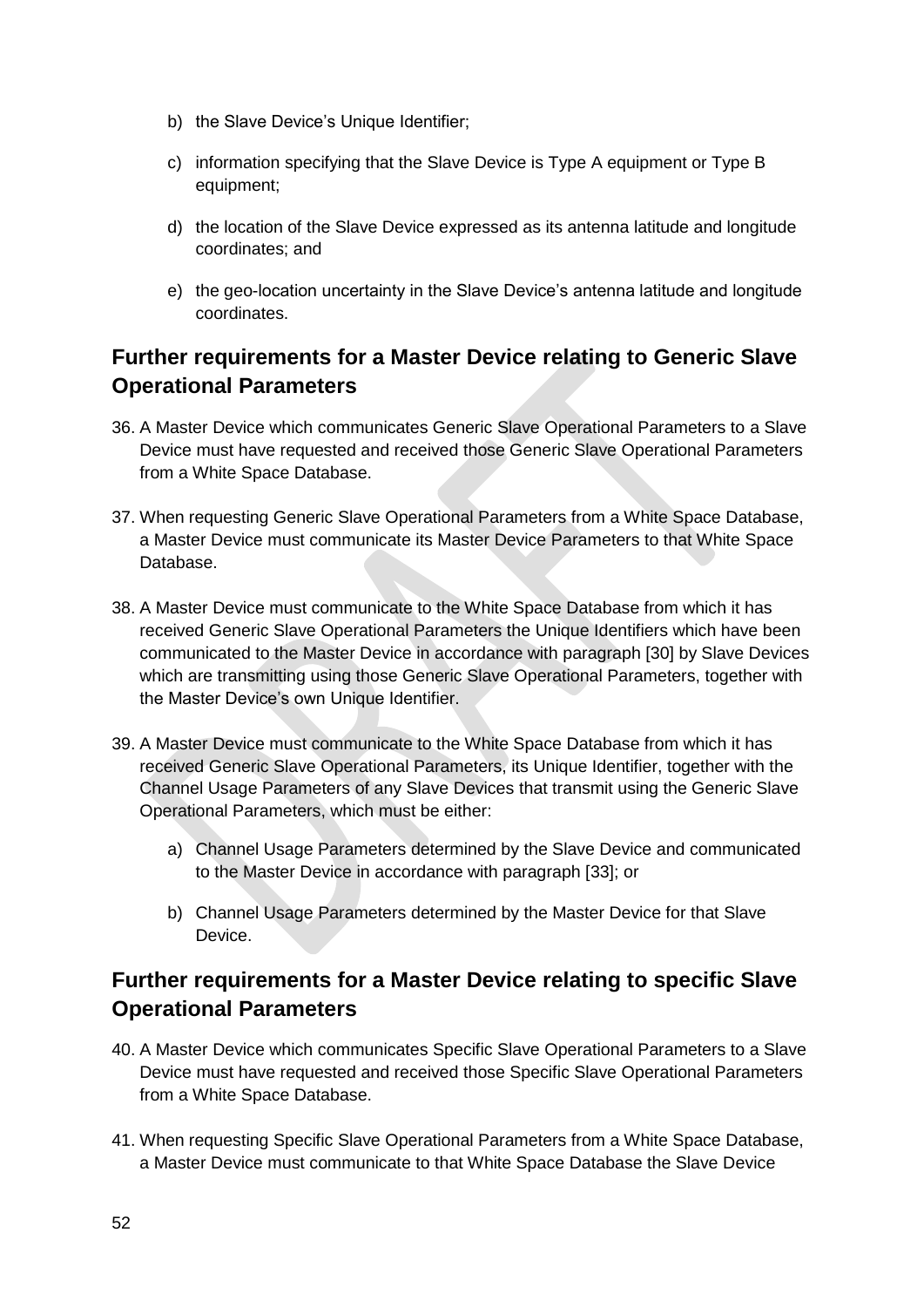Parameters of the Slave Device which have been communicated to the Master Device in accordance with paragraph [\[31\]](#page-11-3), together with the Master Device's Unique Identifier.

- 42. After receiving Specific Slave Operational Parameters from a White Space Database, a Master Device must communicate to that White Space Database:
	- a) the Channel Usage Parameters of the Slave Device, which must be either Channel Usage Parameters determined by the Slave Device and communicated to the Master Device in accordance with paragraph [\[33\]](#page-11-2), or Channel Usage Parameters determined by the Master Device for that Slave Device; and
	- b) the Master Device's Unique Identifier.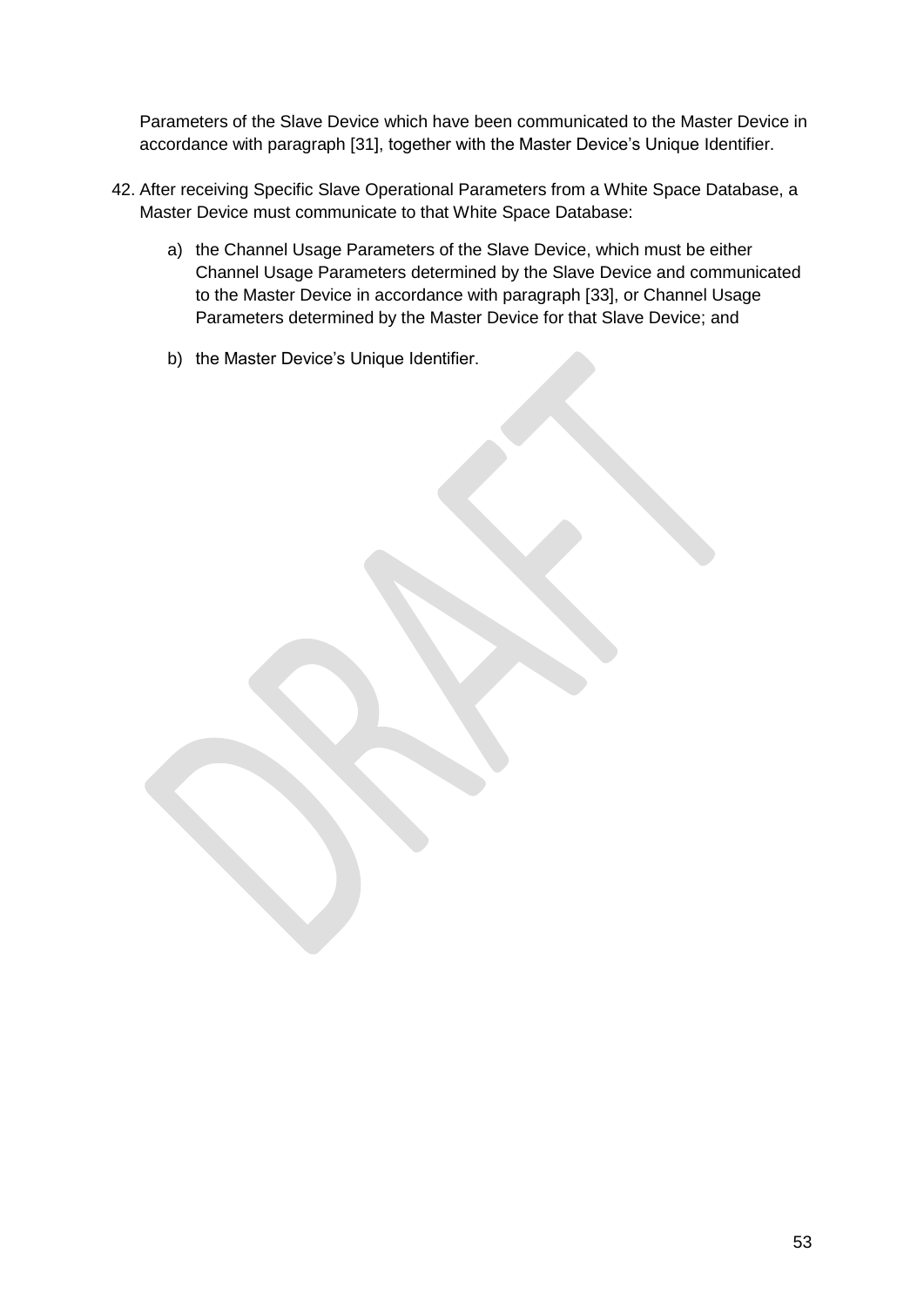## SCHEDULE [3] Simultaneous channel operation

The simultaneous channel operation power restriction can take a value of 0 or 1.

A value of 1 indicates that, in case of simultaneous operation in multiple DTT channels, a White Space Device must restrict its maximum total EIRP to  $\{P1,i\}$  dBm, where P1, i is the inblock EIRP provided by the Designated White Space Database in the operational parameters for DTT channel i specified by the frequency pair fl,i, fu,i and where fl,i, is the frequency at the lower edge of the ith channel and fu,i is the frequency at the upper edge of the ith channel.

A value of 0 indicates that this restriction does not apply.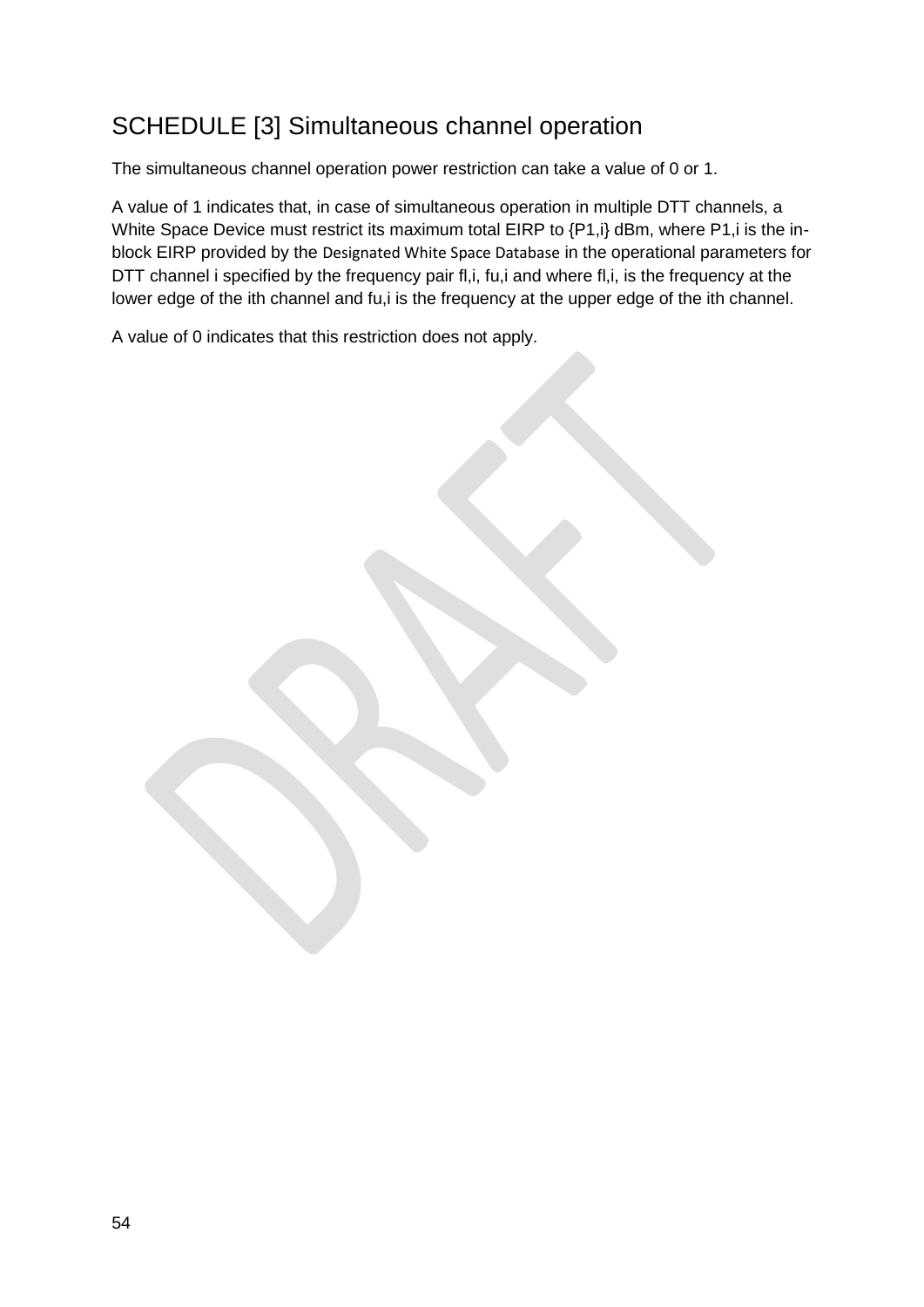## SCHEDULE 4 Installation Records

The information in Table 1 must be included in the Installation Record for a Manually Configurable White Space Device and provided by the Licensee to White Space Databases as required in accordance with paragraphs [\[7\]](#page-5-2) to [\[9\]](#page-6-0) of Schedule 1.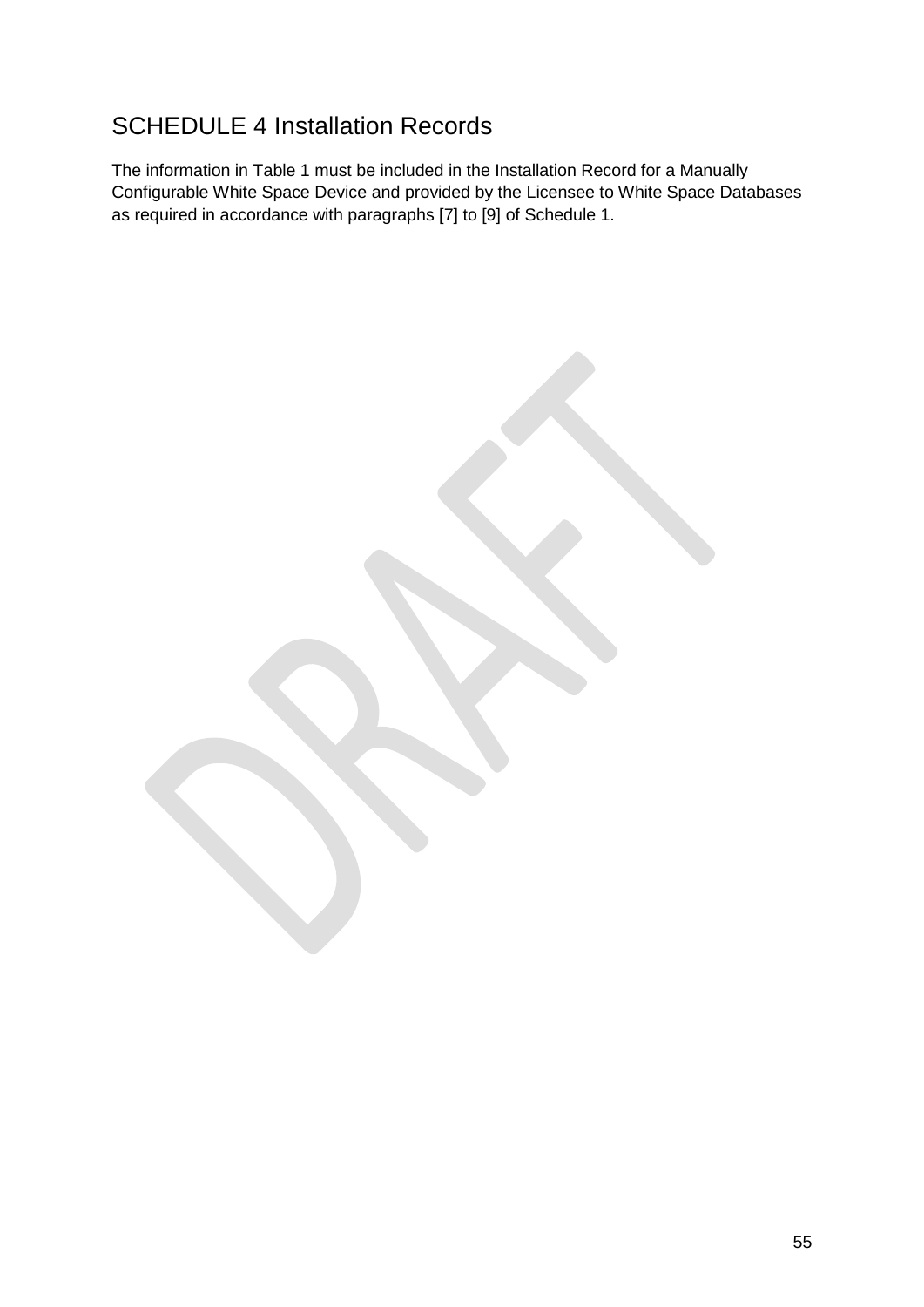#### Table 1 - Device Installation Record

| <b>Device</b>        | <b>Description</b>        | <b>Parameter is:</b>                                                                                                | <b>Value</b> | <b>Comments</b>                                                                              |
|----------------------|---------------------------|---------------------------------------------------------------------------------------------------------------------|--------------|----------------------------------------------------------------------------------------------|
| details              |                           | <b>Manually</b><br>configured $^{29}$ /<br><b>Automatically</b><br>configured $30/$<br>Not applicable <sup>31</sup> |              |                                                                                              |
| Licensee ID          | Licence number of the     | N/A                                                                                                                 |              | Please state the licence number                                                              |
|                      | licensee who controls the |                                                                                                                     |              |                                                                                              |
|                      | device                    |                                                                                                                     |              |                                                                                              |
| Unique<br>Identifier | Manufacturer identifier,  | N/A                                                                                                                 |              | Each of the Manufacturer identifier, Model identifier and<br>Serial number must be provided. |
| (UniqueID) of        | Model identifier          | N/A                                                                                                                 |              |                                                                                              |
| a device             |                           |                                                                                                                     |              | Please note that the UniquelD of a device may not be                                         |
|                      | Serial number             | N/A                                                                                                                 |              | manually configured.                                                                         |
| Manufacturer         |                           | N/A                                                                                                                 |              | Please complete the full name of the manufacturer                                            |
| name                 |                           |                                                                                                                     |              |                                                                                              |
| Model name           |                           | N/A                                                                                                                 |              | Please give the full model name                                                              |

 $\overline{\phantom{a}}$ 

<sup>&</sup>lt;sup>29</sup> A device parameter is "manually configured" if the information about the relevant technical characteristic of the device is input into the hardware or software settings of the device by the Licensee or a person duly authorised by the Licensee

 $30$  A device parameter is "automatically configured" if the information about the relevant technical characteristic of the device which will be communicated to the database is not manually configured

<sup>31</sup> Some parameters do not need to be provided by Slave Devices which will only transmit using Generic Slave Operational Parameters, or do not need to be reported to databases because they are non-mandatory device parameters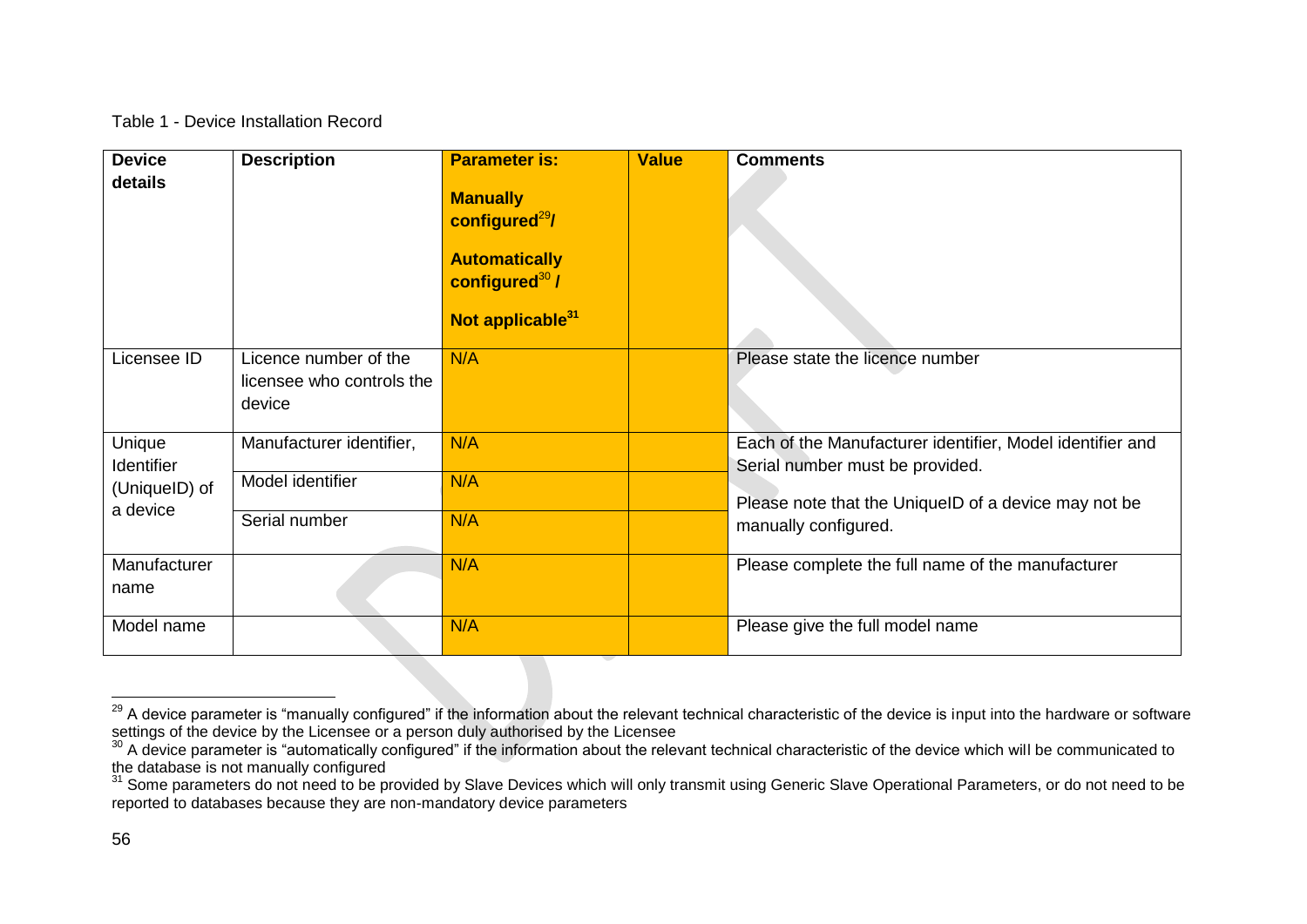| Slave or<br>Master                                        |                                                                                                                | Manually configured /<br>Automatically<br>configured                            |                                          | You must state whether this parameter is manually or<br>automatically configured, as well as identifying whether<br>the device is a 'Slave' or 'Master' in the 'value' column.                                                                                                                                                                                                                                                  |
|-----------------------------------------------------------|----------------------------------------------------------------------------------------------------------------|---------------------------------------------------------------------------------|------------------------------------------|---------------------------------------------------------------------------------------------------------------------------------------------------------------------------------------------------------------------------------------------------------------------------------------------------------------------------------------------------------------------------------------------------------------------------------|
| Type A or<br>Type B device                                | Type A<br>Type B                                                                                               | Manually configured /<br><b>Automatically</b><br>configured                     | the 'value' column.                      | The manufacturer of the equipment will declare whether<br>the device is Type A or Type B. If you are entering this<br>parameter into the device you must enter the Type<br>declared by the manufacturer. You must state whether<br>this parameter is manually configured or automatically<br>configured, as well as identifying the type (i.e. A or B) in                                                                       |
| Fixed use or<br>mobile use                                | Fixed (device will only<br>transmit at a fixed<br>location)<br>Mobile (device may<br>transmit while in motion) | N/A                                                                             | if Type B).<br>recorded as 'mobile'.     | You must state whether the device will (i) only transmit at<br>a fixed location or (ii) may transmit while in motion. If a<br>device can be moved, but is intended to transmit from a<br>fixed location only, it should be recorded as 'fixed' (even<br>A device which may transmit while in motion should be<br>Please note that a new installation record is required<br>each time a fixed device is moved to a new location. |
| Antenna<br>location: (a)<br>latitude and<br>(b) longitude | in WGS84 format                                                                                                | Manually configured /<br><b>Automatically</b><br>configured / Not<br>applicable | Applicable (N/A)<br>manually configured. | You must state whether these parameters are manually<br>configured, automatically configured or not applicable.<br>If the device is a Slave Device that only uses Generic<br>Slave Operational Parameters then please enter Not<br>The location values themselves must be provided only if                                                                                                                                      |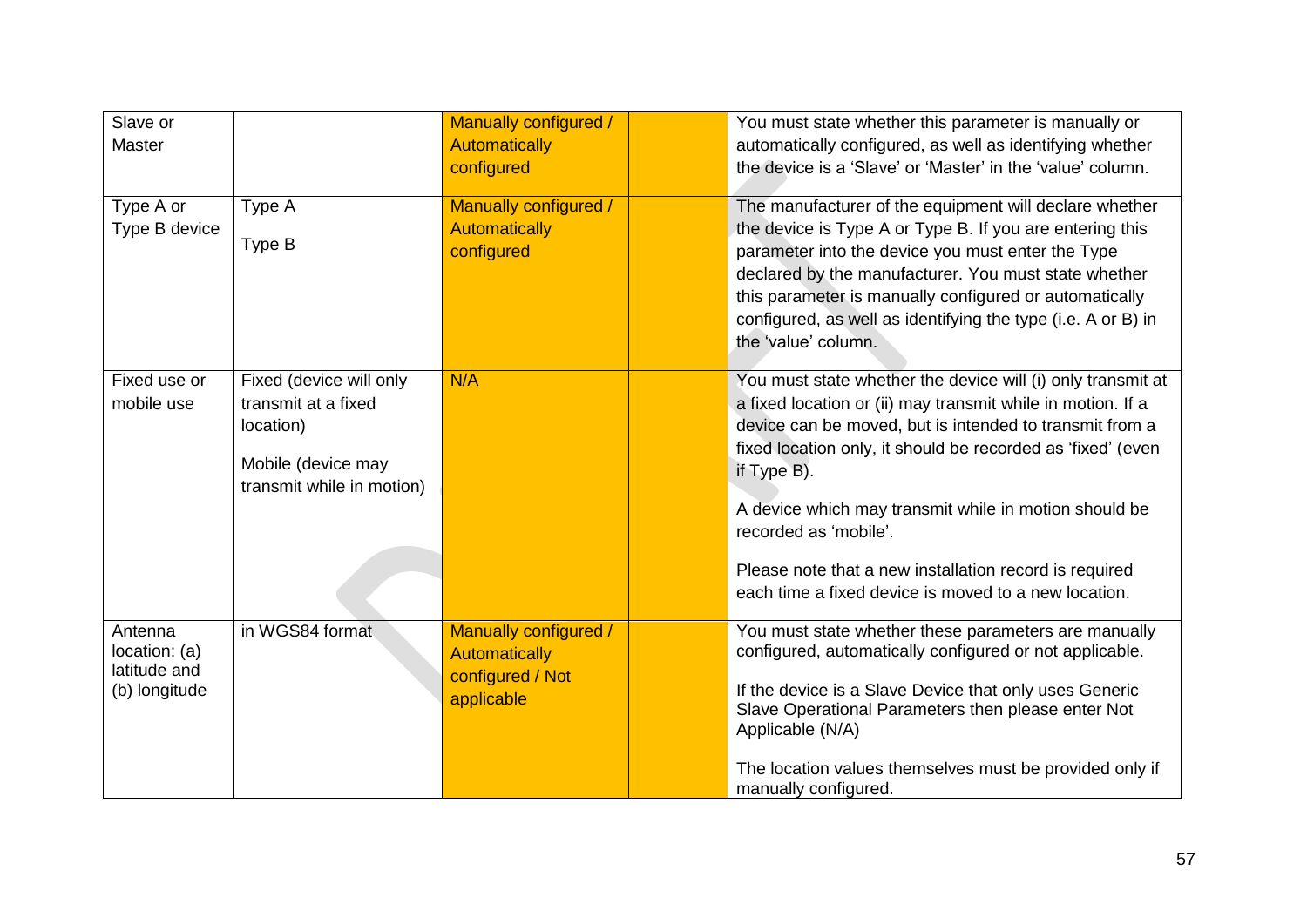|                                                                             |                                                                                                                                                                                                                                                                                                                                                                                                                      |                                                                                 | Please note that:<br>(i) a Master Device which is intended to transmit while<br>mobile is not permitted to have manual configuration of<br>location (i.e. it must have an automatic geo-location<br>capability);<br>(ii) if a Slave Device is intended to transmit while mobile<br>using specific Slave Operational Parameters it must have<br>automatic geo-location capability; and<br>(iii) a Slave Device which is intended to transmit while<br>mobile but without automatic geo-location capability may<br>only use Generic Slave Operational Parameters. |
|-----------------------------------------------------------------------------|----------------------------------------------------------------------------------------------------------------------------------------------------------------------------------------------------------------------------------------------------------------------------------------------------------------------------------------------------------------------------------------------------------------------|---------------------------------------------------------------------------------|-----------------------------------------------------------------------------------------------------------------------------------------------------------------------------------------------------------------------------------------------------------------------------------------------------------------------------------------------------------------------------------------------------------------------------------------------------------------------------------------------------------------------------------------------------------------|
| Uncertainty in<br>antenna<br>location: (a)<br>latitude and<br>(b) longitude | in metres, corresponding<br>to a 95 % confidence<br>level                                                                                                                                                                                                                                                                                                                                                            | Manually configured /<br><b>Automatically</b><br>configured / Not<br>applicable | You must state whether these parameters are manually<br>configured, automatically configured or not applicable.<br>If the device is a Slave Device that only uses Generic<br>operational parameters then please enter Not Applicable<br>(N/A)<br>The location uncertainty values themselves must be<br>provided only if these parameters are manually<br>configured.<br>Please note that:<br>(i) a Master Device which is intended to transmit while<br>mobile is not permitted to have manual configuration of                                                 |
|                                                                             | location (i.e. it must have an automatic geo-location<br>capability);<br>(ii) if a Slave Device is intended to transmit while mobile<br>using Specific Slave Operational Parameters it must have<br>automatic geo-location capability; and<br>(iii) a Slave Device which is intended to transmit while<br>mobile but without automatic geo-location capability may<br>only use Generic Slave Operational Parameters. |                                                                                 |                                                                                                                                                                                                                                                                                                                                                                                                                                                                                                                                                                 |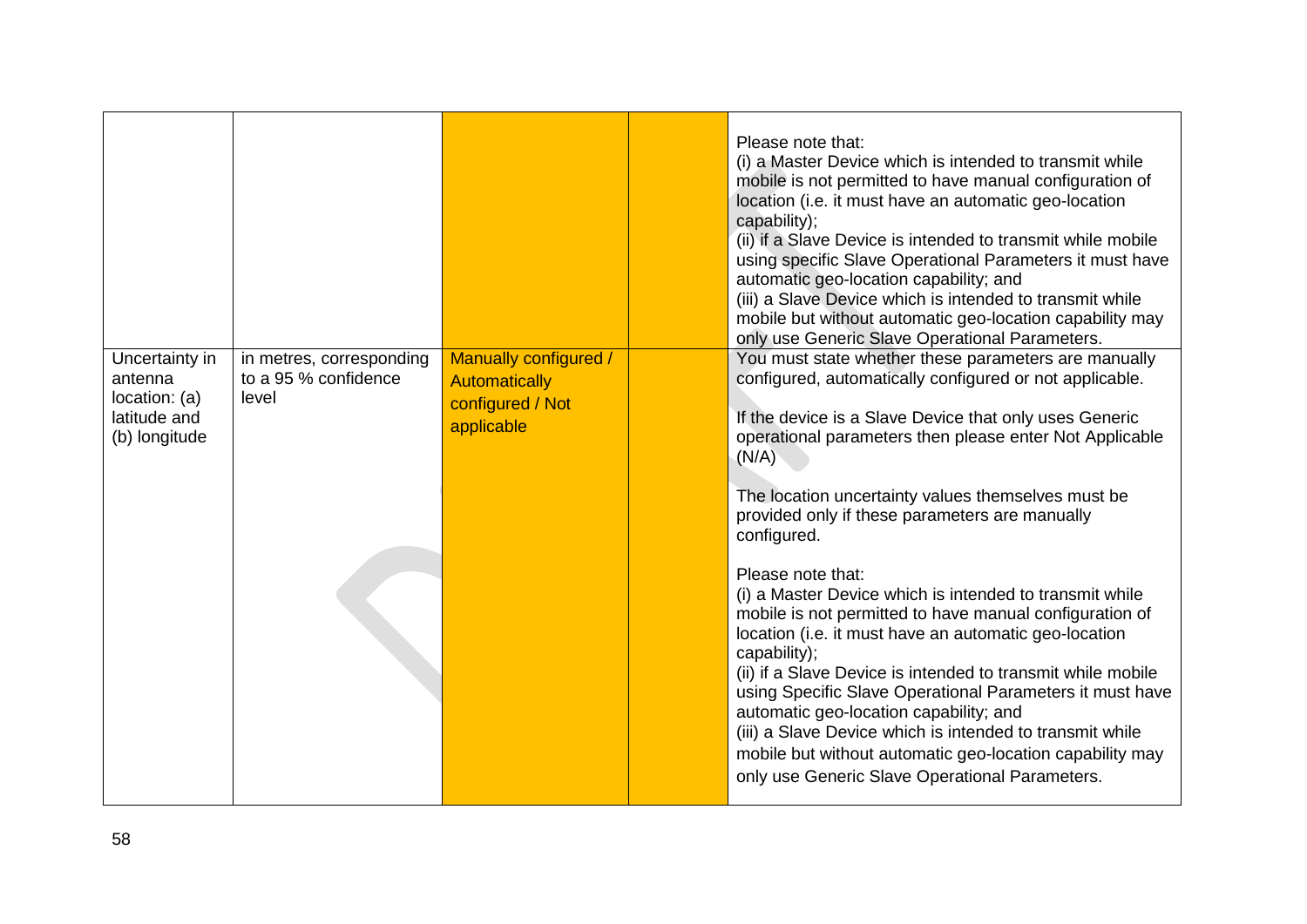| Location<br>determination<br>method | Method of determining<br>the longitude/latitude,<br>including the device/tech<br>used if relevant                                 | N/A                                                                             | If location is manually configured, please explain the<br>method by which the location is determined (including<br>any equipment used in establishing the location of a<br>device). Please also indicate whether the device is to be<br>used indoor or outdoor.                                                                                                                                                                                                                                                                                                                                                                                                                                                                          |
|-------------------------------------|-----------------------------------------------------------------------------------------------------------------------------------|---------------------------------------------------------------------------------|------------------------------------------------------------------------------------------------------------------------------------------------------------------------------------------------------------------------------------------------------------------------------------------------------------------------------------------------------------------------------------------------------------------------------------------------------------------------------------------------------------------------------------------------------------------------------------------------------------------------------------------------------------------------------------------------------------------------------------------|
| Antenna<br>height<br><b>AGL/ASL</b> | in metres.<br>If manually configured,<br>state whether height is<br>given above ground level<br>(AGL) or above sea level<br>(ASL) | Manually configured /<br><b>Automatically</b><br>configured / Not<br>applicable | Note that this is not a mandatory device parameter and<br>does not need to be communicated to a database when a<br>device requests Operational Parameters. If it is not<br>provided to a database, please record 'not applicable'.<br>The value itself must be provided only if these<br>parameters are manually configured.<br>If antenna height is manually configured, you must also<br>record whether the reported height is calculated from<br>above ground level (AGL) or above sea level (ASL).<br>Please note that if antenna height is manually configured<br>and this information is not provided, the database will<br>treat the antenna height as not provided.<br>Please note that if this parameter is not communicated by |
| Antenna type                        | Integral, Dedicated,<br>External                                                                                                  | N/A                                                                             | a device, the database will apply a default value.<br>Please indicate if the antenna is Integral, Dedicated or<br>External                                                                                                                                                                                                                                                                                                                                                                                                                                                                                                                                                                                                               |
| Technology<br>identifier            | A set of characters<br>representing the<br>technology                                                                             | Manually configured /<br><b>Automatically</b><br>configured / Not<br>applicable | Note that this is not a mandatory device parameter and<br>does not need to be communicated to a database when a<br>device requests Operational Parameters. If it is not<br>provided to a database, please record 'not applicable'.<br>The value itself must be provided only if this parameter is<br>manually configured. If this parameter is manually<br>configured you must enter the technology identifier                                                                                                                                                                                                                                                                                                                           |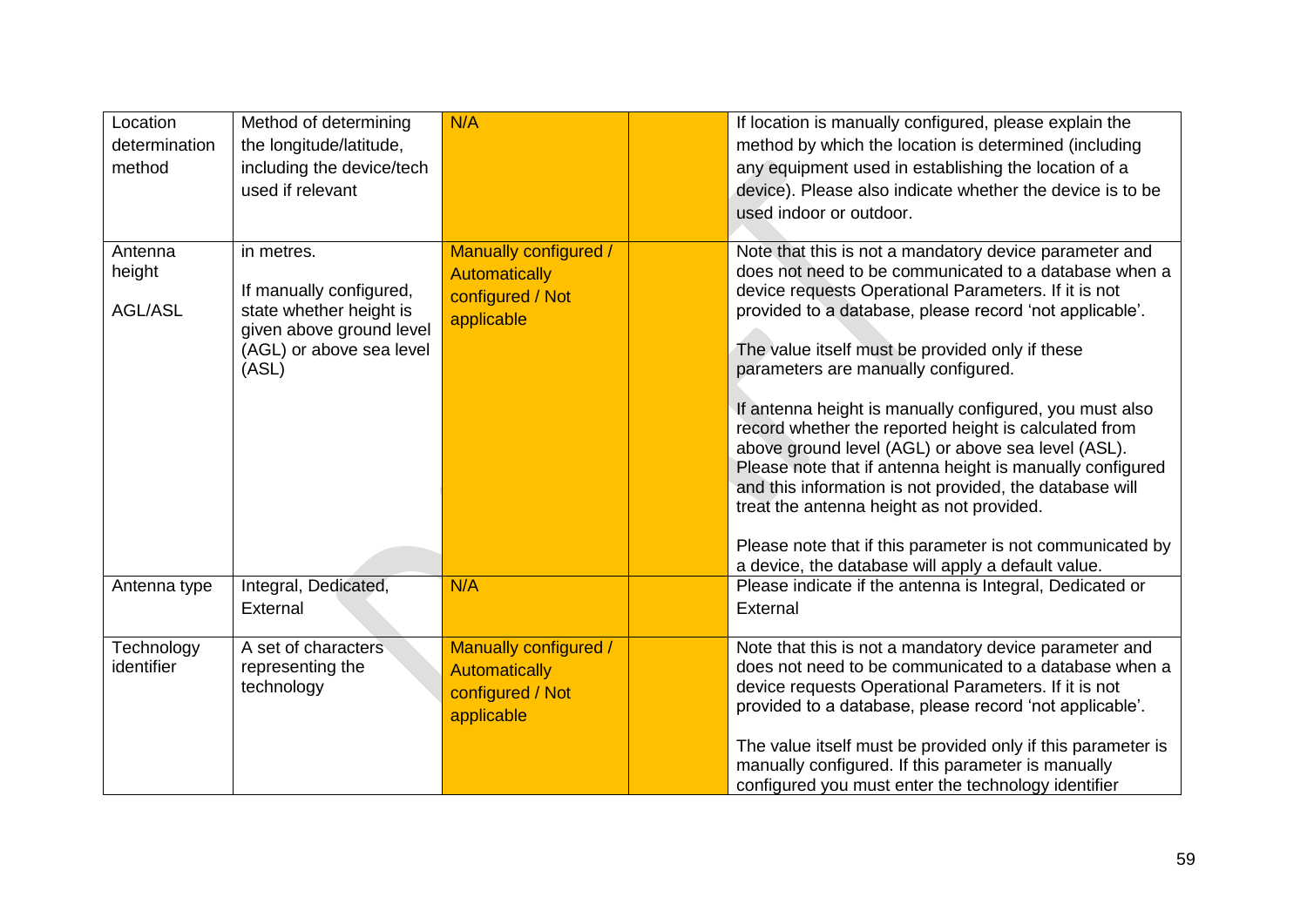|                                       |                                                                                                   |                                                                                 | provided by the device manufacturer.<br>Please note that if this parameter is not communicated to<br>the database by a device, the database will apply a<br>default value.                                                                                                                                                                                                                                                                                                                                                                                          |
|---------------------------------------|---------------------------------------------------------------------------------------------------|---------------------------------------------------------------------------------|---------------------------------------------------------------------------------------------------------------------------------------------------------------------------------------------------------------------------------------------------------------------------------------------------------------------------------------------------------------------------------------------------------------------------------------------------------------------------------------------------------------------------------------------------------------------|
| Device<br>Emission<br>class           | Class 1, Class 2, Class<br>3, Class 4 or Class 5                                                  | Manually configured /<br><b>Automatically</b><br>configured / Not<br>applicable | Note that this is not a mandatory device parameter and<br>does not need to be communicated to a database when a<br>device requests Operational Parameters. If it is not<br>provided to a database, please record 'not applicable'.<br>The value itself must be provided only if this parameter is<br>manually configured. If this parameter is manually<br>configured you must enter the emission class provided by<br>the device manufacturer.<br>Please note that if this parameter is not communicated to<br>the database by a device, the database will apply a |
|                                       |                                                                                                   |                                                                                 | default value.                                                                                                                                                                                                                                                                                                                                                                                                                                                                                                                                                      |
| Maximum<br>output power<br>capability | in dBm                                                                                            | N/A                                                                             | Please state the maximum output power capability                                                                                                                                                                                                                                                                                                                                                                                                                                                                                                                    |
| Application<br>description            | Text description of the<br>intended use of this<br>particular device, e.g. the<br>operating times | N/A                                                                             | Please provide any information here about what the<br>device is to be used for and how it is to be used. It would<br>be helpful to include information about when/how often<br>the device is likely to be used and whether it will be used<br>indoor/outdoor.                                                                                                                                                                                                                                                                                                       |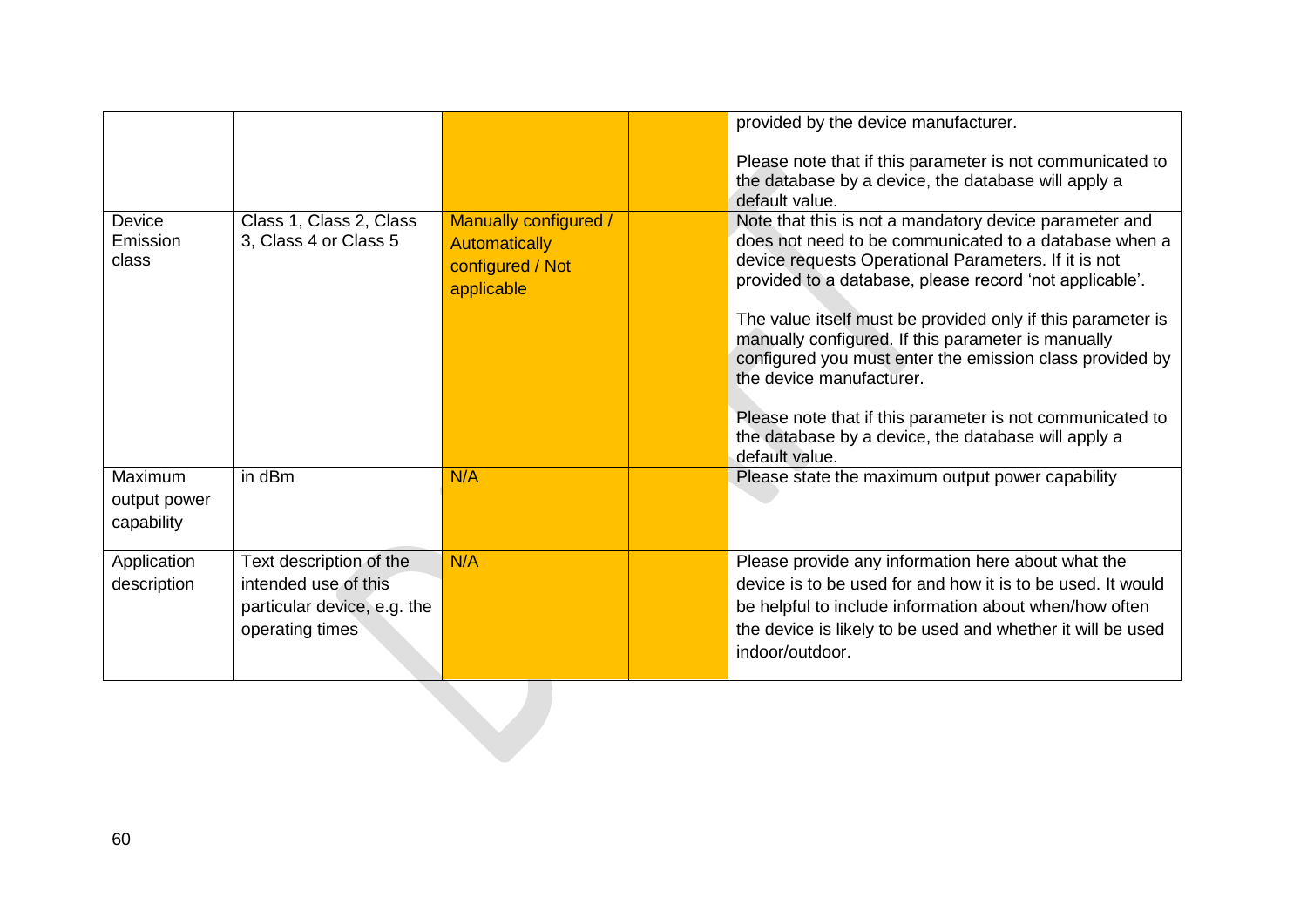## SCHEDULE 5 Interpretation

In this Licence the following terms shall have the following meaning (unless otherwise specified):

- a) The "Act" means the Wireless Telegraphy Act 2006;
- b) "automatically configured device parameter" means a device parameter which is not a manually configured device parameter within the meaning of Schedule 2, paragraph [\[23\]](#page-9-1);
- c) "Automatic Geo-location Capability" has the meaning given to it in Schedule 2, paragraph [\[20\]](#page-9-2);
- d) "Channel Usage Parameters" has the meaning given to it in Schedule 2, paragraph [\[24\]](#page-10-0);
- e) "dbm" means decibels of power referenced to one milliWatt;
- f) "Dedicated Antenna" means a removable antenna which has been designed for use and supplied with a specific type of White Space Device;
- g) "Discoverable List of White Space Databases" means the list of White Space Databases that will be hosted on a domain that is under the control of Ofcom and that will be discoverable by White Space Devices via an internet connection;
- h) "DTT channel" is an 8 MHz frequency channel in accordance with the European harmonised DTT channel raster;
- i) "EIRP" means equivalent isotropic radiated power, which is the product of the power supplied to an antenna and the absolute or isotropic antenna gain in a given direction relative to an isotropic antenna;
- j) the establishment, installation and use of the Radio Equipment shall be interpreted as establishment or use of wireless telegraphy stations and installation or use of wireless telegraphy apparatus as specified in section 8 of the Act;
- k) "External Antenna" means a removable antenna which is not a dedicated antenna;
- l) "Generic Slave Operational Parameters" has the meaning given at Schedule 2, paragraph [\[26\(](#page-10-1)a)[\(i\)\]](#page-10-2);
- m) "geo-location uncertainty" means, in respect of a White Space Device, the uncertainty (in metres) of its reported antenna latitude and longitude co-ordinates;
- n) "in-block EIRP spectral density" means the EIRP specified in dBm over a bandwidth of 0.1 MHz and the EIRP specified in dBm over a bandwidth of 8 MHz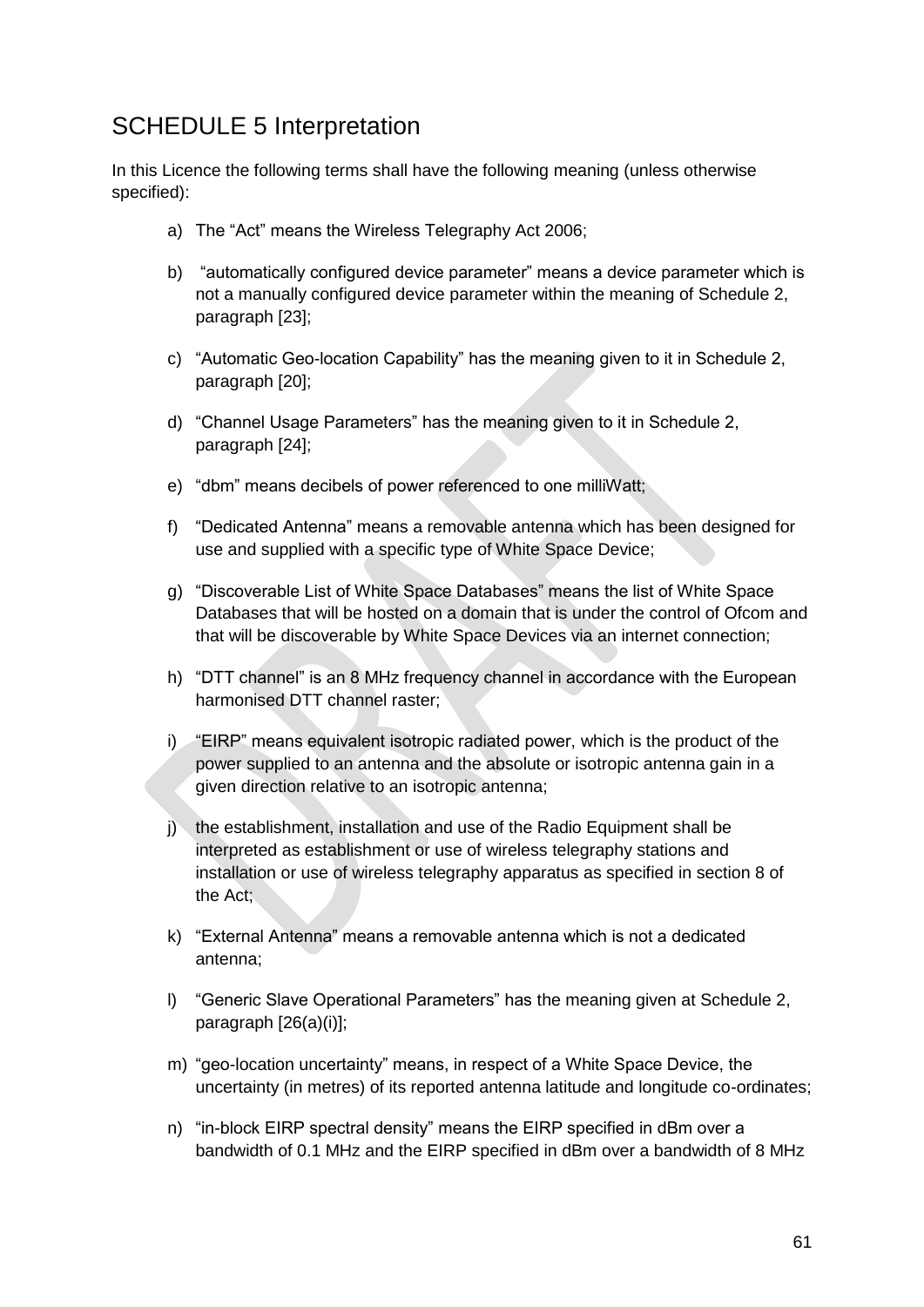where both EIRPs are measured within the DTT channels used by a White Space Device;

- o) "inspect" includes examine and test;
- p) "Installation Record" has the meaning given to it in Schedule 1, paragraph [\[7\]](#page-5-2);
- q) "Integral Antenna" means a permanent, fixed antenna forming part of a White Space Device;
- r) the expression "interference" shall have the meaning given by section 115 of the Act; and
- s) "kHz" means kilohertz;
- t) "manually configured device parameter" has the meaning given to it in Schedule 2, paragraph [\[23\]](#page-9-1);
- u) "Manually Configurable White Space Device" has the meaning given to it in Schedule 2, paragraph [\[10\]](#page-7-0);
- v) "Master Device" has the meaning given to it in Schedule 2, paragraph [\[6\]](#page-7-1);
- w) "Master Device Parameters" has the meaning given to it in Schedule 2, paragraph [\[21\]](#page-9-3);
- x) "Master Operational Parameters" has the meaning given to it in Schedule 2, paragraph [\[19\]](#page-8-1);
- y) "MHz" means megahertz;
- z) "non-interference, non-protected" means that the Radio Equipment must not cause undue interference to any other authorised wireless telegraphy stations or apparatus and no claim may be made for protection from undue interference originating from other authorised wireless telegraphy stations or apparatus;
- aa) "Operational Parameters" means Master Operational Parameters or Slave Operational Parameters;
- bb) "Slave Device" has the meaning given to it in Schedule 2, paragraph [\[7\]](#page-7-2);
- cc) "Slave Device Parameters" has the meaning given to it in Schedule 2, paragraph [\[35\]](#page-11-0);
- dd) "Slave Operational Parameters" has the meaning given to it in Schedule 2, paragraph [\[34\]](#page-11-4);
- ee) "Specific Slave Operational Parameters" has the meaning given to it in Schedule 2, paragraph [\[26\(](#page-10-1)a)(ii)];
- ff) "Type A equipment" has the meaning given to it in Schedule 2, paragraph [\[8\]](#page-7-3);